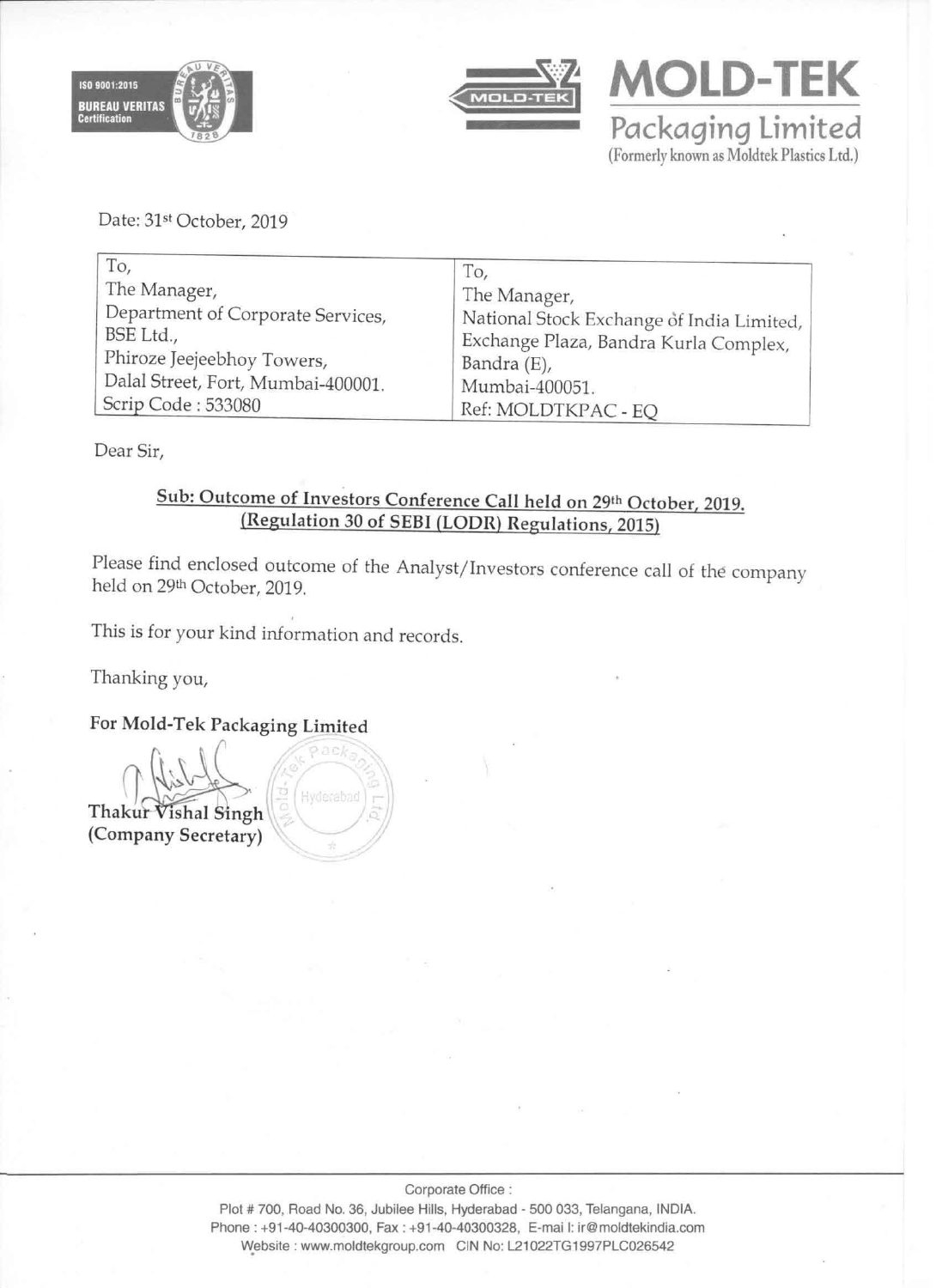

# "Mold-Tek Packaging Limited Q2 FY2020 Earnings Conference Call"

October 29, 2019







# **ANALYST: MR. AYUSH CHATURVEDI – NIRMAL BANG INSTITUTIONAL EQUITIES PRIVATE LIMITED**

**MANAGEMENT: MR. J. LAKSHMANA RAO –MANAGING DIRECTOR – MOLD-TEK PACKAGING LIMITED**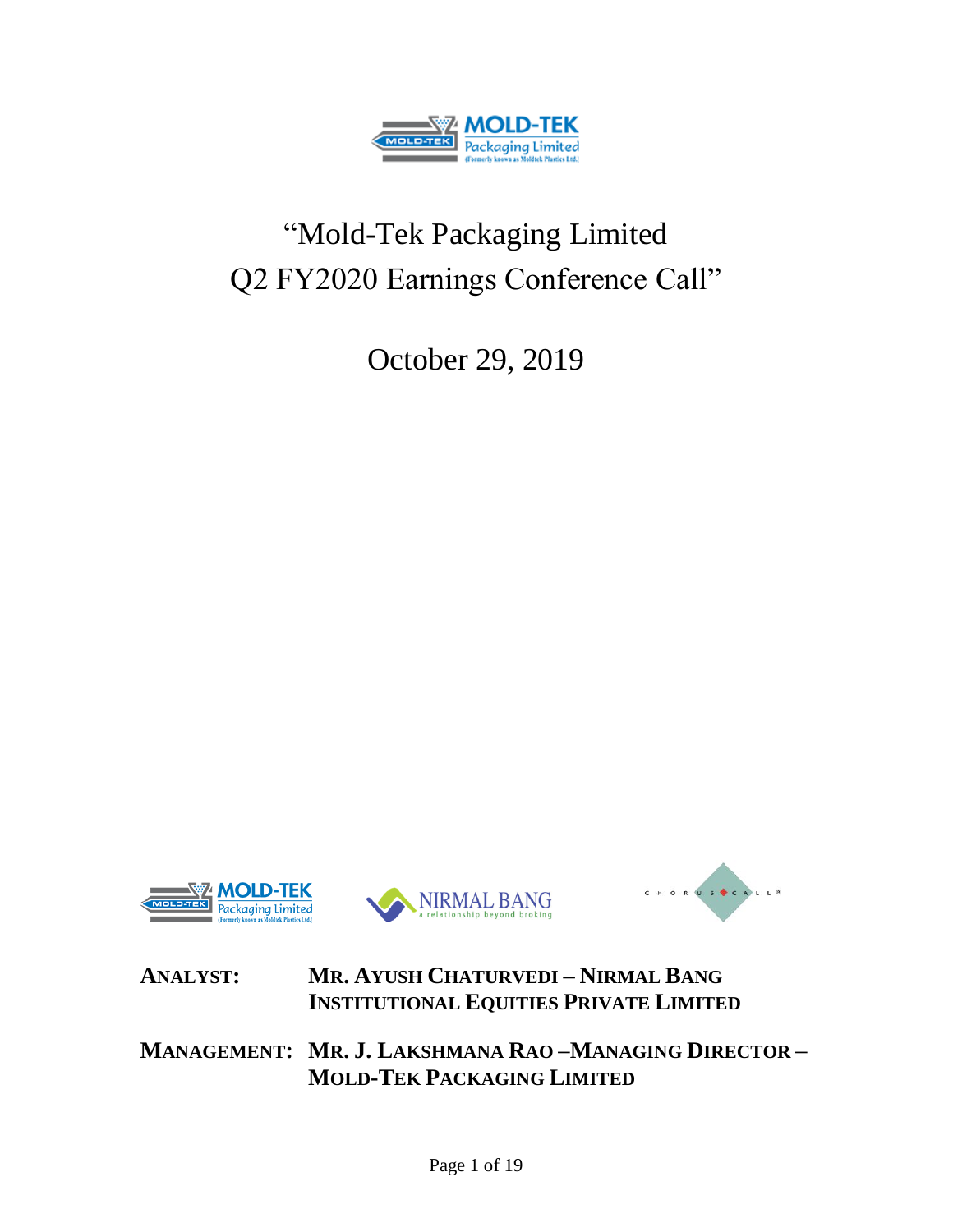

**Moderator**: Ladies and gentlemen, good day and welcome to the Mold-Tek Packaging Limited Q2 FY2020 Earnings Conference Call hosted by Nirmal Bang Equities Private Limited. As a reminder, all participant lines will be in the listen-only mode and there will be an opportunity for you to ask questions after the presentation concludes. Should you need assistance during the conference call, please signal an operator by pressing "\*" then "0" on your touchtone telephone. Please note that this conference is being recorded. I would now like to hand the conference over to Mr. Ayush Chaturvedi from Nirmal Bang Equities. Thank you and over to you Sir!

- **Ayush Chaturvedi**: Thanks Janice. I on behalf of Nirmal Bang Equities welcome you to Q2 FY2020 earnings call of Mold-Tek Packaging Limited. The management is represented by Managing Director, Mr. J. Lakshmana Rao, and the finance team. I will now pass it on to Mr. Lakshmana Rao post which we will open the call for questions. Thank you and over to you Sir!
- **J. Lakshmana Rao**: Good morning everybody. Thanks for being in the conference call today. I am glad to inform you company continues to do well in Q2 and recorded a 44% increase in the PAT on a consolidated basis and revenues are up by 14% consolidated.

Standalone performance we have taken some more write-offs of RAK. So, the net profits are up by about 23% in the H1 compared to last H1 and compared to the Q2 it is up by around 25.6% PAT. So, the company's performance continues to be good though there was a slowdown in the general economy. As you know it is a long and longer monsoon this year the consumption of paints has come down, movement of goods will affect the lubricants utilization usage, but in spite of that we come out with around 14% overall volume growth in H1 and 16% in Q2. The volume growth is in the expected bracket of 15% to 20%. We continue to hope that the full year we will maintain overall growth rate in volumes between 15% and 20%. So, as you all aware there is a lot of discussion went on about the plastic ban and utility of stoppage of use of onetime plastics. So, there is a solution coming up in the horizon, there are biodegradable plastics that are coming in, and the costs are still high, but not as high as ever three years ago, about three times the current raw material price and the technology for molding those plastics also slowly evolving, if not for the containers, for the small onetime use containers. So, your company is also taking steps to get a grip on the technology to be there in the forefront when it becomes inevitable to add up that new technology.

So, this apart from our continuous striving to improve our sales in food and FMCG is still giving us good results and with that and with the addition of new plants of Asian Paint at Vizag and Mysore, we continue to do well I guess and in spite of the economic slowdown we might continue 15% to 20% volume growth in the coming quarters also. So now I leave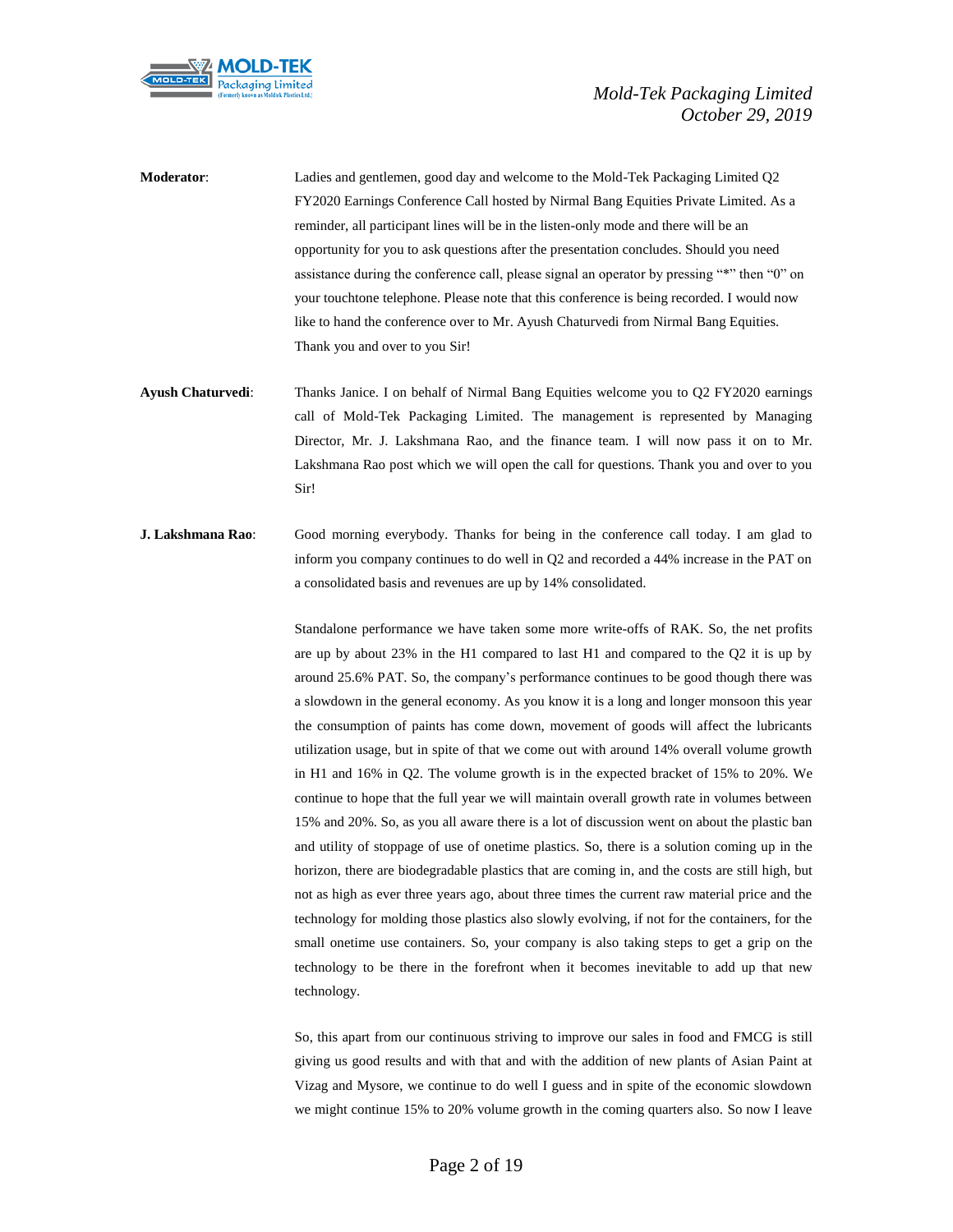

the floor for question and answer so that we can cover more information and exchange data on that manner.

- **Moderator**: Thank you very much. Ladies and gentlemen, we will now begin the question and answer session. We take the first question from the line of Debanjana Chatterjee from HDFC Securities. Please go ahead.
- **Debanjana Chatterjee**: It is a good set of numbers. My first question was, you have mentioned a 16% volume growth, but your revenue grew by some 13.8% to 14% consolidated so was there some product mix or were the prices low or what is it?
- **J. Lakshmana Rao:** Yes, the raw material price has fallen considerably from Rs.99 last year Q2 to Rs.90.19 this year. So, on the rupee side you might feel the number is not grown, but on the volume side the growth is 16%.
- **Debanjana Chatterjee:** So how are the prices going to remain in the coming quarters any guidance?
- **J. Lakshmana Rao:** Pricing seems to be tapering down it went up again but now it is again back to 92, 91 level.
- **Debanjana Chatterjee**: And what is your IML and non-IML split for this quarter?
- **J. Lakshmana Rao**: Yes, it is again on the uptrend in Q2 last year it was 58.8% it is currently 65.1%, which was 63.28% for the full year last year, so there is still a growth in the IML conversion.
- **Debanjana Chatterjee**: And any capacities further what is your capex for the full year?
- **J. Lakshmana Rao:** Already we have invested about 35 Crores including the investment on RAK that is shifting of the machineries from RAK and another 10.5 to 11 Crores are required to balance the printing and other facilities, molds and printing.

**Debanjana Chatterjee**: In the plants?

- **J. Lakshmana Rao:** Yes, in the current existing plants and we also added some more capacity at Vizag to cater to the needs of Asian Paints. So overall investment layout in this year will be 35 Crores plus RAK, RAK being a transfer, it is basically the loans were transferred to India so there was no outflow.
- **Debanjana Chatterjee:** So, some total 46 Crores for the full year FY2020?
- **J. Lakshmana Rao:** If you add the RAK it is 50 Crores, if you take net of RAK which is now cash flow it is 35 Crores.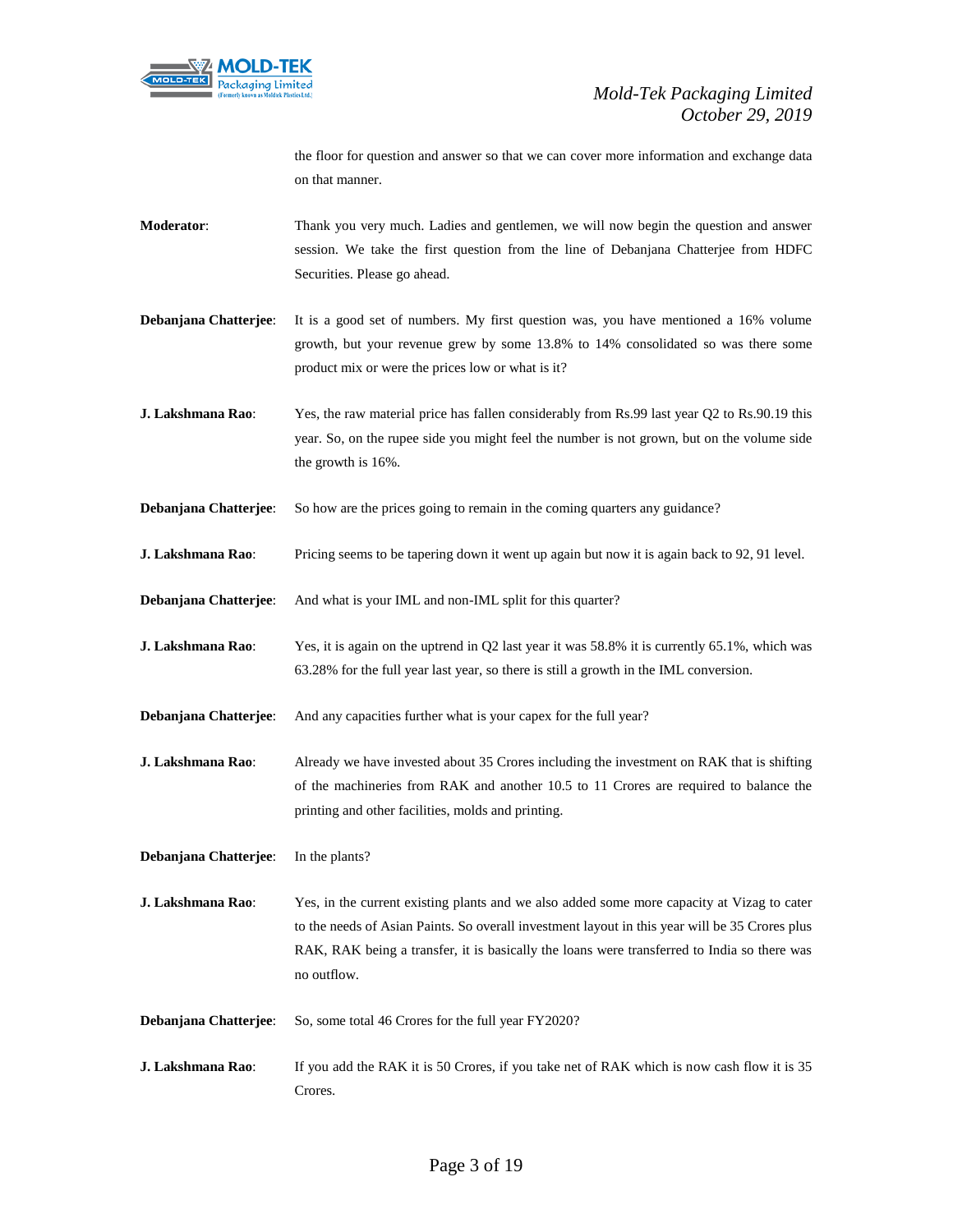

| Debanjana Chatterjee: | And your borrowings, is it going to maintain the level for the long-term it remains at around<br>20 Crores and short-term borrowings is at around 80, 84 Crores?                                                                                                                                                                                                                                                                                                                                                                                                                                                                                                                                                               |
|-----------------------|--------------------------------------------------------------------------------------------------------------------------------------------------------------------------------------------------------------------------------------------------------------------------------------------------------------------------------------------------------------------------------------------------------------------------------------------------------------------------------------------------------------------------------------------------------------------------------------------------------------------------------------------------------------------------------------------------------------------------------|
| J. Lakshmana Rao:     | Yes, the short-term because the RAK has been shifted to our Indian operations the Indian<br>long-term loans have gone up from 15 to 30 Crores, but short-term loans continue to be<br>somewhere around 79 as against 74.                                                                                                                                                                                                                                                                                                                                                                                                                                                                                                       |
| Debanjana Chatterjee: | And your long-term has gone up by 15 is it?                                                                                                                                                                                                                                                                                                                                                                                                                                                                                                                                                                                                                                                                                    |
| J. Lakshmana Rao:     | Because that RAK loans have been transferred.                                                                                                                                                                                                                                                                                                                                                                                                                                                                                                                                                                                                                                                                                  |
| Debanjana Chatterjee: | Thank you so much Sir. That is all from my side. I might come again in the queue.                                                                                                                                                                                                                                                                                                                                                                                                                                                                                                                                                                                                                                              |
| Moderator:            | Thank you. Next question is from the line of Sanjeev from Tamohara Investment. Please go<br>ahead.                                                                                                                                                                                                                                                                                                                                                                                                                                                                                                                                                                                                                             |
| Sanjeev:              | Sir, could you please help us with the EBITDA per tonne and what is your volume for non-<br>IML and IML?                                                                                                                                                                                                                                                                                                                                                                                                                                                                                                                                                                                                                       |
| J. Lakshmana Rao:     | Yes, EBITDA per kg is inched up again from 33.6 in the last Q1 to this Q1 to 34.21, it is up<br>by about 2% and what is your second question you said food and FMCG or IML?                                                                                                                                                                                                                                                                                                                                                                                                                                                                                                                                                    |
| Sanjeev:              | Both.                                                                                                                                                                                                                                                                                                                                                                                                                                                                                                                                                                                                                                                                                                                          |
| J. Lakshmana Rao:     | Okay.                                                                                                                                                                                                                                                                                                                                                                                                                                                                                                                                                                                                                                                                                                                          |
| Sanjeev:              | And Sir just wanted to understand the cash flow generated from the first half this year is<br>significantly lower than compared to the last year and we saw that there is a substantial rise<br>in inventory and also increase in the financial assets other than the credit and disbursement,<br>could you please throw some light on this?                                                                                                                                                                                                                                                                                                                                                                                   |
| J. Lakshmana Rao:     | Yes, last year the investment outlay was 74 Crores mainly due to two major plants Asian<br>Paints plants we setup at Mysore and Vizag that is why the huge investment last year and<br>now this year also it is not less it is around 35 Crores for additional capacities plant and<br>machinery and a little bit additions in the building. So, this year 35 Crores is also substantial<br>considering our size of the company, and there maybe another additional investment in a<br>north plant, we are discussing various options including a subsidiary to benefit from the low<br>taxation announced by the government, so if that happens there could be some additional<br>investment beyond this estimated 35 Crores. |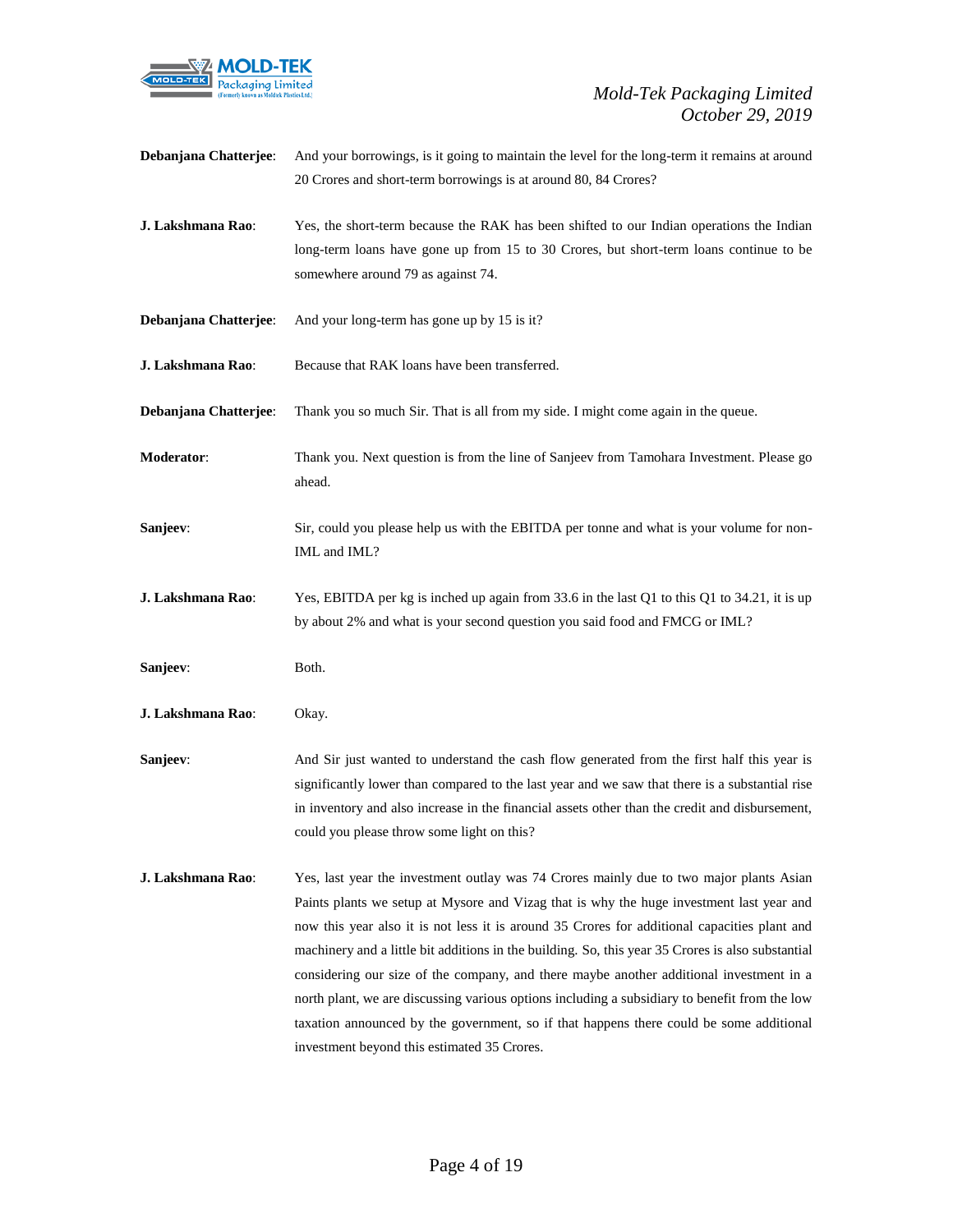

- **Sanjeev:** But Sir this investment basically in the capex long-term investing right, and I am referring to the cash flow from operations is substantially lower in H1 of this year compared to last year so in that regard there is substantial rise in inventory and also financial assets other than the payables and receivable, which is part of your working capital adjustments?
- **J. Lakshmana Rao**: No in fact the cash flows this year will be higher than last year and outflows will be less because last year also 74 Crores this year also expected is around 35 Crores and cash flow in the H1 itself is to the tune of 30 Crores, even we consider half of the dividends we still have 26 Crores cash flows in the first half itself. So, for a full year we might end up between 50 to 55 Crores net cash flow net of dividend, which will be more than adequately covering the investment. So that will be effectively bring down the debt in the working capital side or probably due to increase in sale again there is a little bit increase in the working capital, but still there will be a net reduction in the outstanding working capital debt at the end of the year.
- Sanjeev: And Sir in the announcement also you have said that you have shifted all machinery units Hosur, Tamil Nadu two unit one and two, so is there any shifting of facilities again happening or how is it, if you can just help us understand?
- **J. Lakshmana Rao**: Your voice is not clear but I understand what you mean is shifting of the Hosur unit to Mysore and Hyderabad is that your question?
- **Sanjeev**: Yes, you are correct.
- **Moderator:** Mr. Sanjeev I am so sorry to interrupt requesting you to please use the handset mode while speaking sir so that the audio is audible.
- **Sanjeev:** Yes, am I audible now?
- **J. Lakshmana Rao:** Yes, you are much better audible. Yes, now you can ask me the question.

**Sanjeev:** Sir I just wanted to understand shifting of machinery that we are talking about in the announcement from Hosur two units one and two are Hyderabad unit?

**J. Lakshmana Rao**: Yes the idea is to reduce our number of units, which are located very close by because Mysore and Hosur units are within 100 to 120 kilometers and it gives us better operational efficiency to keep both the units merge it together, the staff cost will come down, the admin and overhead cost will come down and anyway the Hosur was a small unit less than 1000 tonne capacity so that has got absorbed in the Mysore and Hyderabad and we came out of the lease in some states, which were held till now. So, there will be reasonably reduction in the overhead cost without hampering any supply issues.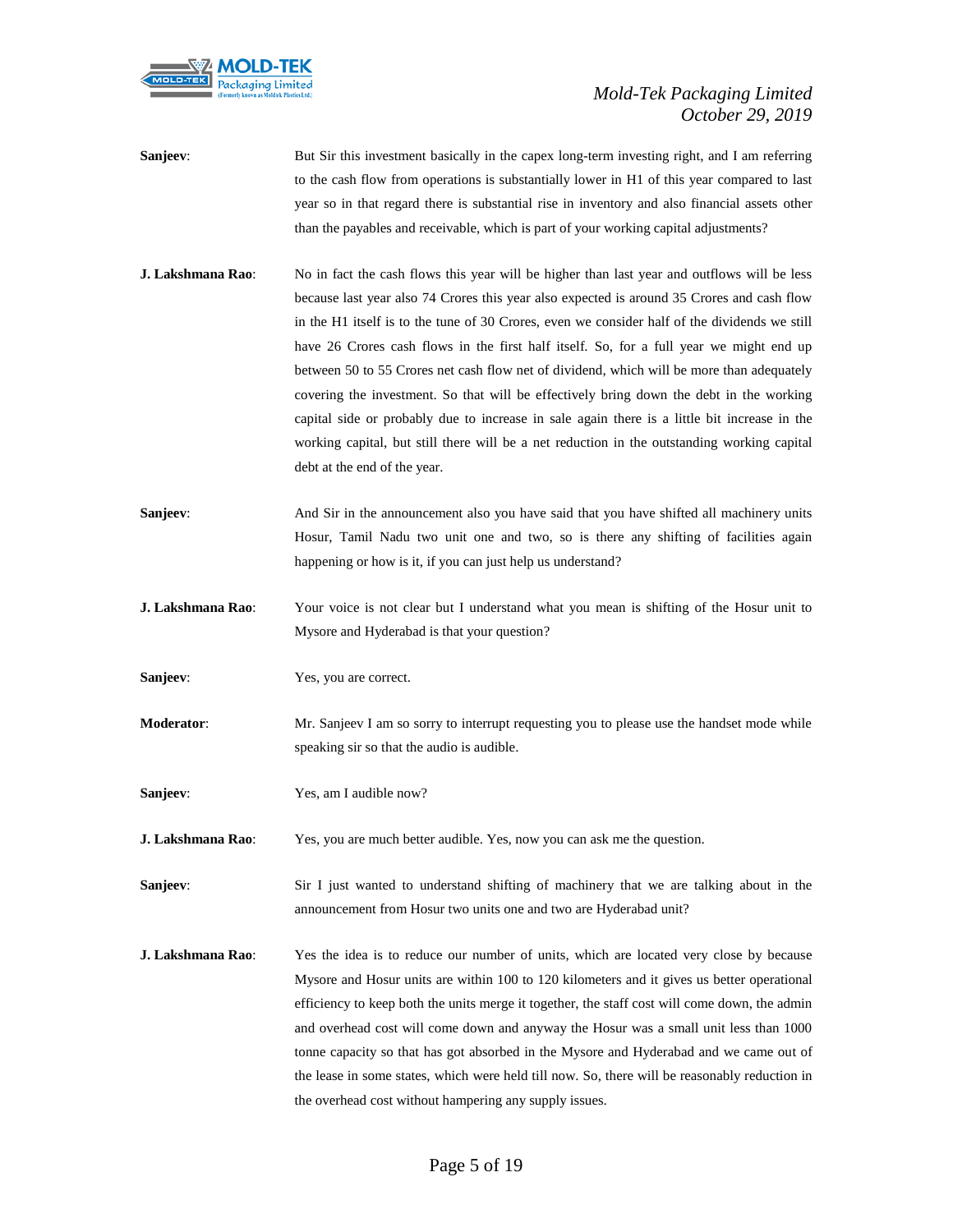

| Sanjeev:               | Now what could be some one-time shutdown expenses also Sir as we stated to this?                                                                                                                                                                                                                                                                                                                                                                                                                                                                                                                                                                                                                                                                                                                                                                                                                                                                                                                                                                                                                                           |
|------------------------|----------------------------------------------------------------------------------------------------------------------------------------------------------------------------------------------------------------------------------------------------------------------------------------------------------------------------------------------------------------------------------------------------------------------------------------------------------------------------------------------------------------------------------------------------------------------------------------------------------------------------------------------------------------------------------------------------------------------------------------------------------------------------------------------------------------------------------------------------------------------------------------------------------------------------------------------------------------------------------------------------------------------------------------------------------------------------------------------------------------------------|
| J. Lakshmana Rao:      | Hardly anything.                                                                                                                                                                                                                                                                                                                                                                                                                                                                                                                                                                                                                                                                                                                                                                                                                                                                                                                                                                                                                                                                                                           |
| Sanjeev:               | Shifting expenses?                                                                                                                                                                                                                                                                                                                                                                                                                                                                                                                                                                                                                                                                                                                                                                                                                                                                                                                                                                                                                                                                                                         |
| J. Lakshmana Rao:      | No, no, hardly anything that has been already absorbed in the quarter.                                                                                                                                                                                                                                                                                                                                                                                                                                                                                                                                                                                                                                                                                                                                                                                                                                                                                                                                                                                                                                                     |
| Sanjeev:               | And Sir the ROA facility that we have shifted and relook that the production from the new<br>facilities could you please help us understand for the whole how are we planning, how<br>things look at the end of the year?                                                                                                                                                                                                                                                                                                                                                                                                                                                                                                                                                                                                                                                                                                                                                                                                                                                                                                  |
| J. Lakshmana Rao:      | During consolidation the loss is due to RAK operations are to the tune of 4 Crores last year<br>so this year it will be hardly 1 Crore in the first two quarters. So, there will certainly be a<br>benefit in the sense that the losses of consolidation will come down by at least 2.5 to 3<br>Crores in the current year and next year onwards they will be nil so indirectly it will<br>improve the overall consolidated profits.                                                                                                                                                                                                                                                                                                                                                                                                                                                                                                                                                                                                                                                                                       |
| Sanjeev:               | Fine Sir. That is all from my side at this point of time, in case any further questions comes<br>up I will come back in the queue. Thank you, Sir.                                                                                                                                                                                                                                                                                                                                                                                                                                                                                                                                                                                                                                                                                                                                                                                                                                                                                                                                                                         |
| Moderator:             | Thank you. Next question is from the line of Ankit Merchant from SMC Global. Please go<br>ahead.                                                                                                                                                                                                                                                                                                                                                                                                                                                                                                                                                                                                                                                                                                                                                                                                                                                                                                                                                                                                                           |
| <b>Ankit Merchant:</b> | Congratulations for good numbers. I just have a few questions one is on the COGS front, so<br>we have seen year-on-year as well as sequentially the COGS have come down so what is<br>the main reason for it, and also could you throw some light on the employee cost and other<br>cost because that has comparatively gone up?                                                                                                                                                                                                                                                                                                                                                                                                                                                                                                                                                                                                                                                                                                                                                                                           |
| J. Lakshmana Rao:      | Yes, actually if you notice the employee cost has not come down it has marginally gone up<br>from 20.59% to 21% basically because some of the new plants are yet to reach better<br>capacity utilizations but the decrease in cost is basically because of again overall volume<br>increase and picking up in the capacity utilization. Now it is currently around 72% for the<br>entire company, but it is close to 50% in the new plants that is Mysore and Vizag. So, going<br>forward we can still see some improvement and we are also investing on flexographic<br>printing facility, which will be installed by Jan, Feb next year, which will bring down the<br>overall IML label cost and production cost and wastages. So, this will further improve the<br>operational efficiency and hopefully a little bit improvement in the EBITDA per kg and raw<br>material of course is another factor, which we passed on though the cost of goods will come<br>down and the raw material cones down, but that benefit will cost after a month or<br>sometimes after quarter based upon the agreement with the clients. |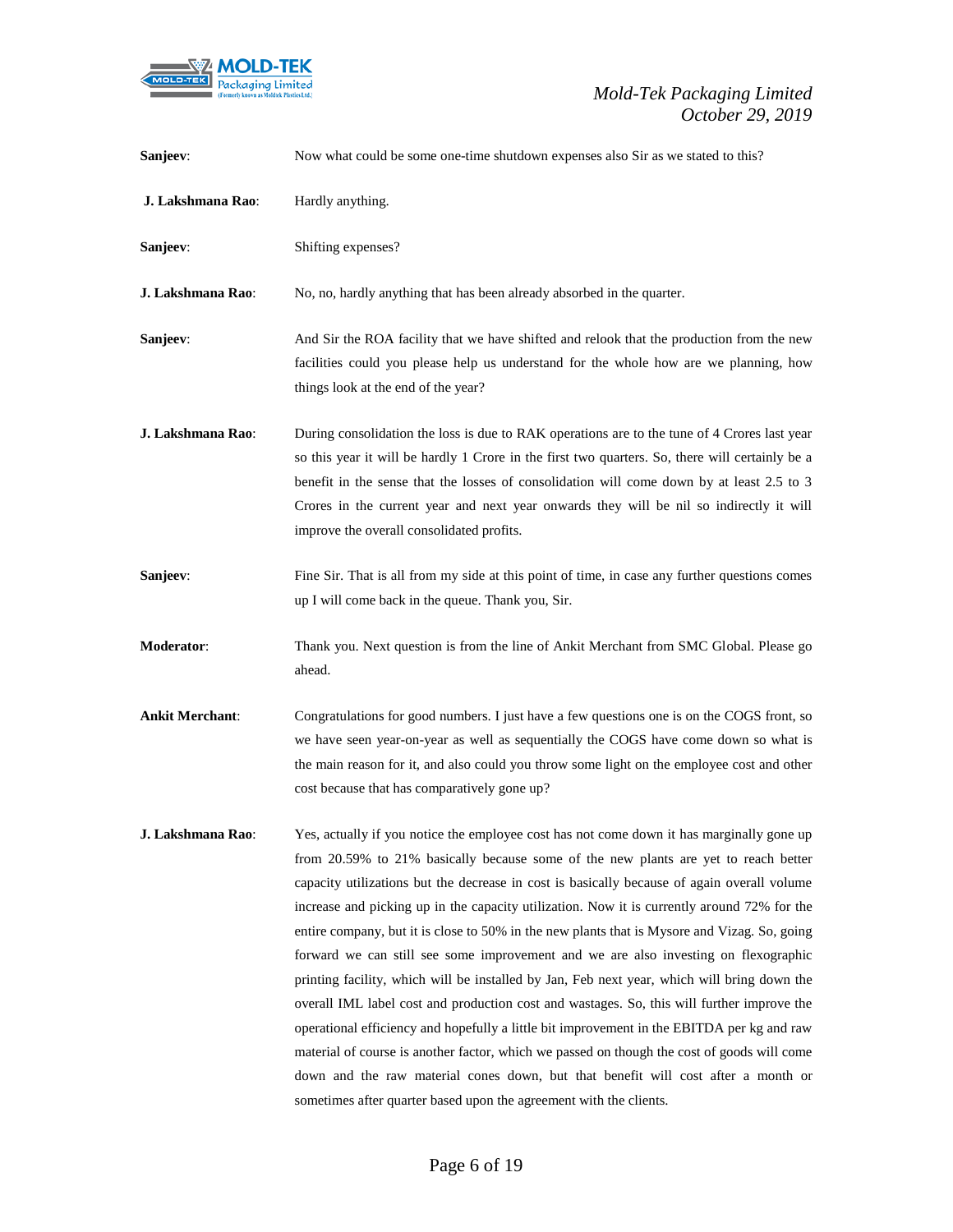

| <b>Ankit Merchant:</b>   | Sir in the new plants what is the general EBITDA margin which we achieve?                                                                                                                                                                                                                                                                                                                                                                                                                                                                                                    |
|--------------------------|------------------------------------------------------------------------------------------------------------------------------------------------------------------------------------------------------------------------------------------------------------------------------------------------------------------------------------------------------------------------------------------------------------------------------------------------------------------------------------------------------------------------------------------------------------------------------|
| J. Lakshmana Rao:        | No, we continue to have similar 34, 35 range per kg EBITDA in the two new plants also<br>once they coming to 70% plus utilization.                                                                                                                                                                                                                                                                                                                                                                                                                                           |
| <b>Ankit Merchant:</b>   | So right now, it would be 12% to 13%?                                                                                                                                                                                                                                                                                                                                                                                                                                                                                                                                        |
| J. Lakshmana Rao:        | Could be yes, they will be less than, they are just around breakeven so it must be<br>somewhere there.                                                                                                                                                                                                                                                                                                                                                                                                                                                                       |
| <b>Ankit Merchant:</b>   | And Sir the guidance on tax rate for this particular year?                                                                                                                                                                                                                                                                                                                                                                                                                                                                                                                   |
| J. Lakshmana Rao:        | Yes, thanks to the government decision to bring down the corporate tax we will certainly<br>have the taxes plugged to 25% all inclusive.                                                                                                                                                                                                                                                                                                                                                                                                                                     |
| <b>Ankit Merchant:</b>   | And Sir I just wanted to ask about the FMCG segment how is it doing and in this particular<br>quarter how much was the growth coming from the FMCG segment and I believe we were<br>working on key and lot of products so how is that coming out and also you were looking out<br>for a plant in Kanpur can you throw some light on it?                                                                                                                                                                                                                                      |
| J. Lakshmana Rao:        | Yes, see the overall FMCG as we have gone up again by healthy 40% from 18.5 Crores in<br>the Q2 last year this year we did 26 Crores so a growth of $40.3\%$ over the Q2 and coming to<br>your two pack sales that is edible oil pack sales we have made almost a jump of 160% that<br>means the sales were up from 4.18 Crores to 11 Crores. So almost 2.5 times increase in the<br>sales through edible oil packs and those packs are now finding other applications also and<br>we feel that fair packs will continue to add considerable numbers in the coming quarters. |
| <b>Ankit Merchant:</b>   | Thank you. I will come in the queue for more questions. Thank you.                                                                                                                                                                                                                                                                                                                                                                                                                                                                                                           |
| Moderator:               | Thank you. Next question is from the line of Mehnush Panthaki from Dhanki Securities.<br>Please go ahead.                                                                                                                                                                                                                                                                                                                                                                                                                                                                    |
| <b>Mehnush Panthaki:</b> | Congratulations on decent set of numbers. I had a couple of questions, one is you told that<br>the volume growth was around 16% so can you provide with the breakup across your<br>business segments how much was in tonnage terms?                                                                                                                                                                                                                                                                                                                                          |
| J. Lakshmana Rao:        | Yes, the paints industry in spite of the slowdown because of the new plants paints have<br>added 33% up, lubes are down by 23% it is basically because of continuous rains and<br>reduced movement of goods, the consumption of goods has come down considerably. Food<br>and FMCG up by 40.33% overall growth are 17% in value terms and in terms of tonnage<br>also it is from 5274 tonnes the sales value is 6200 that is up by 17%.                                                                                                                                      |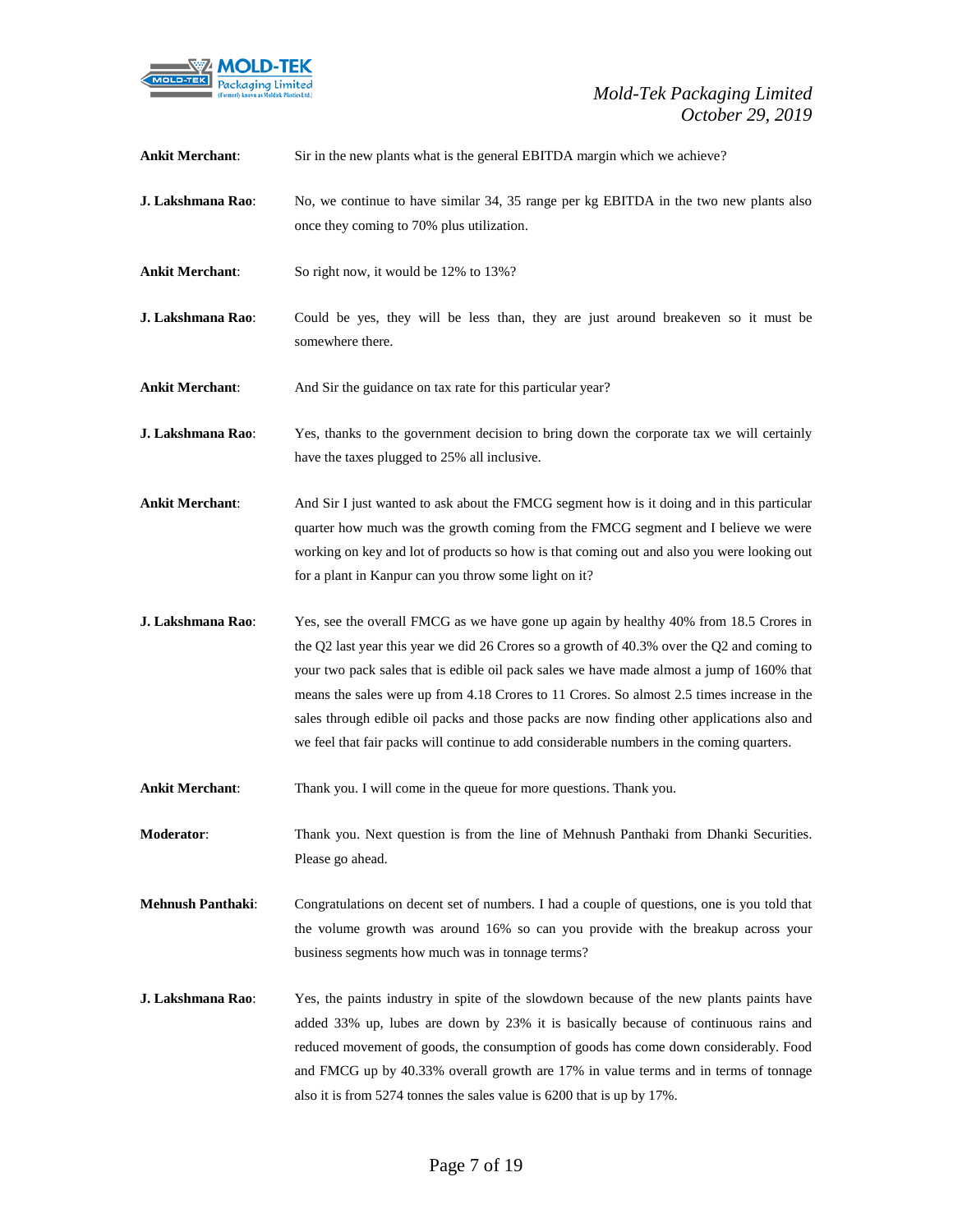

| <b>Mehnush Panthaki:</b> | 6200 is the overall volumes you are saying right?                                                                                                                                                                    |
|--------------------------|----------------------------------------------------------------------------------------------------------------------------------------------------------------------------------------------------------------------|
| J. Lakshmana Rao:        | Exactly from this 5274.                                                                                                                                                                                              |
| <b>Mehnush Panthaki:</b> | From 5274 to 6200?                                                                                                                                                                                                   |
| J. Lakshmana Rao:        | Yes.                                                                                                                                                                                                                 |
| <b>Mehnush Panthaki:</b> | And Sir this 40% jump up you told in FNF and 23% decline in lubricant this was in volume<br>terms, right?                                                                                                            |
| J. Lakshmana Rao:        | I am talking in rupee terms, in volume terms also lubes are down by around 21% and food<br>and FMCG up by around 55%.                                                                                                |
| <b>Mehnush Panthaki:</b> | And how much was paints in volumes terms?                                                                                                                                                                            |
| J. Lakshmana Rao:        | The paints volume terms are up by also 33%.                                                                                                                                                                          |
| <b>Mehnush Panthaki:</b> | Sir 33% was the volume and revenue both the same?                                                                                                                                                                    |
| J. Lakshmana Rao:        | Yes.                                                                                                                                                                                                                 |
| Mehnush Panthaki:        | Sir so in volume terms in paints how much was the volumes on the new facilities in Mysore<br>and Vizag?                                                                                                              |
| J. Lakshmana Rao:        | Yes, I think in Q2 the Mysore and Vizag has contributed 16.5 Crores that means out of the<br>56.6 Crores, it is 40 Crores actually had there been no addition of this plants it would have<br>been dropped actually. |
| <b>Mehnush Panthaki:</b> | So that is you are seeing in terms of revenue, right?                                                                                                                                                                |
| J. Lakshmana Rao:        | Overall at same level.                                                                                                                                                                                               |
| <b>Mehnush Panthaki:</b> | So, and how much was the volume in terms of tonnage how much it was approximately?                                                                                                                                   |
| J. Lakshmana Rao:        | It was from 2760 tonnes to 3680 tonnes.                                                                                                                                                                              |
| <b>Mehnush Panthaki:</b> | Sir I am talking about the incremental volume from the new facility.                                                                                                                                                 |
| J. Lakshmana Rao:        | New facility increment is around 850 tonnes.                                                                                                                                                                         |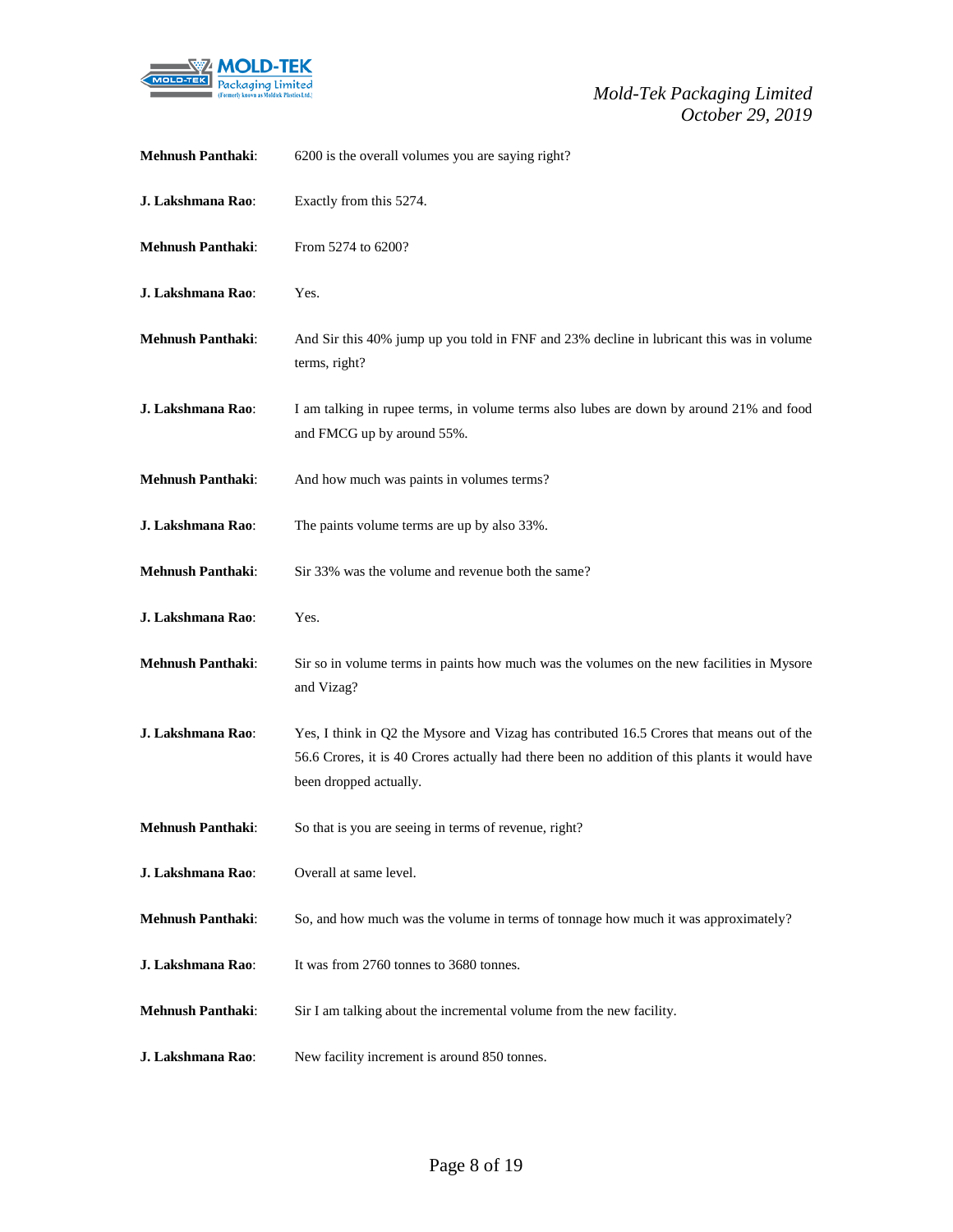

- **Mehnush Panthaki**: And Sir one more thing as regards your capex is concerned the earlier guidance was given within 25 Crores around to 30 Crores and now we are discussing about 35 to 40 Crores of capex this year so is there anything which is changed and any other additional expense, which is likely to be incurred because we were likely to incur capex for Kanpur and Lucknow, which was in the range of 8 to 10 Crores and some additional capex towards the addition of the new lines and machineries so in addition to that is there anything which we are planning to do, which brings the capex up to around 35 to 40 Crores this year?
- **J. Lakshmana Rao:** Not 40 it is 35 as of now unless we had an upfront, so the addition is mainly because of the printing machine we plan to add to enhance our efficiencies and catching up with the label production, which is required in very short lead time so we are going for a very modern flexographic machine, which we did two years ago, the upgraded version one more machine we are taking, which will be arriving in the month of February 2020. So that is additional 5 Crores other than unplanned as of Q1, but going forward we may have to invest on some additional land and building for Kanpur so as of now what looks like 35 can go up.
- **Mehnush Panthaki:** So this 35 Crores is not including the capex for Kanpur?
- **J. Lakshmana Rao:** No without that.
- **Mehnush Panthaki**: If we are planning to expand at Kanpur or Lucknow, which we were planning to, then it will be around the small capacity of around 1200 to 1500 tonnes right?
- **J. Lakshmana Rao**: Yes, there is a rethinking now with the new policy of government allowing 15% tax for the new 100% owned subsidiaries, once the clarity comes we may go for a little bigger plant itself, but investment will be spread over this and next few financial years partially this year and more in the next financial year.
- **Mehnush Panthaki**: And how much will be the total investment in this approximately?
- **J. Lakshmana Rao:** See should not be less than 15 to 20 Crores minimum that is the plant size.
- **Mehnush Panthaki**: Okay Sir that is all from my side I will get back in the queue and wish you all a very happy Diwali.
- **Moderator**: Thank you. We take the next question from the line of Ravi Naredi from Naredi Investment. Please go ahead.
- **Ravi Naredi**: Sir this plastic ban how it will impact our benefit to the company in future a one-year term, or two-year term?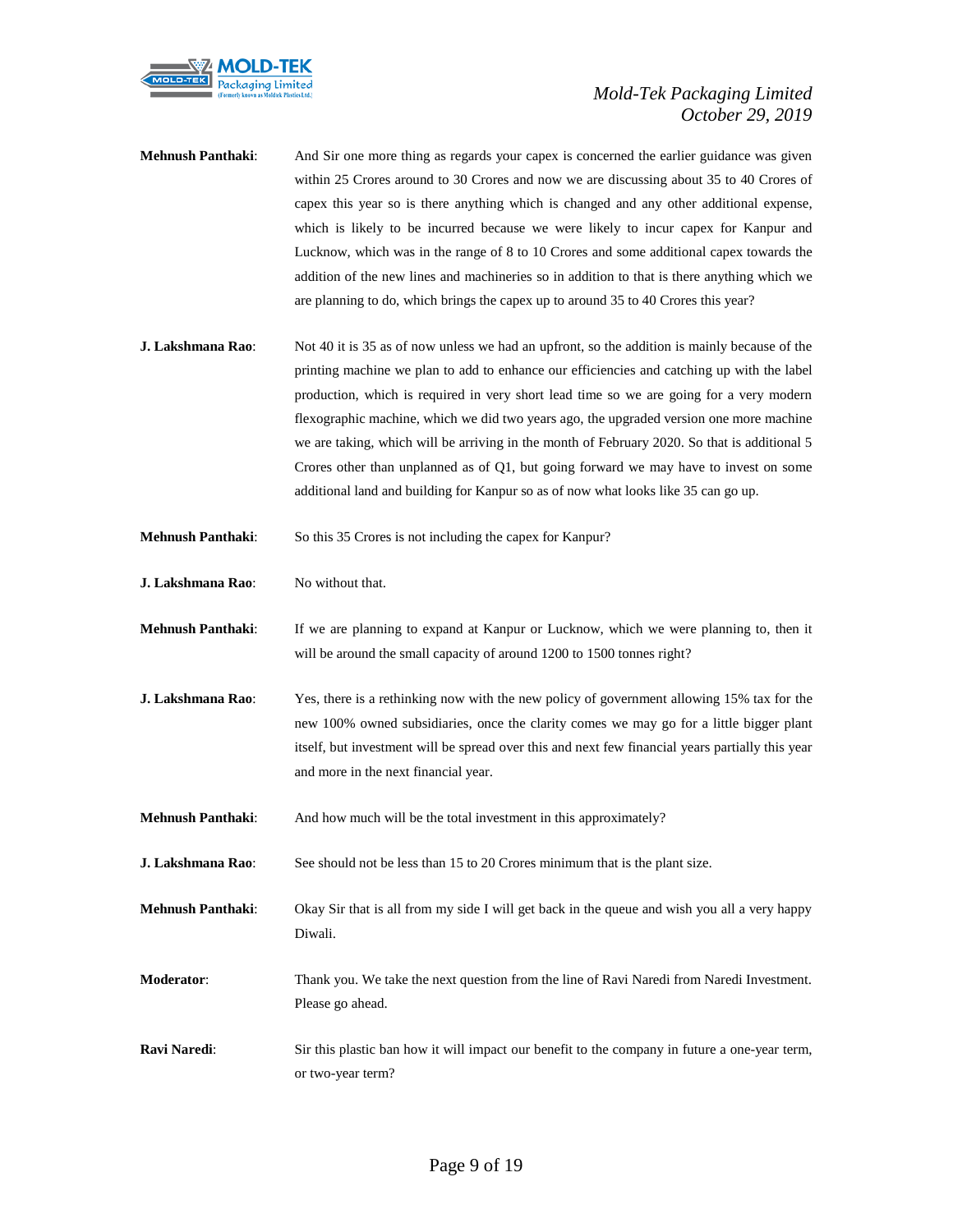

- **J. Lakshmana Rao**: See plastic ban is basically for thin wall films and thin wall containers under 160 microns who currently the Maharashtra ban is below 50 microns, Tamil Nadu is also under 50 even at the national level a call is taken in the couple of years I do not think they will touch anything above 100 microns whereas our lowest size of the container we manufacture is with thickness of 400 microns. So as of now I do not see there will be any problem or rather there will be shift of some of the very thin wall products of like say thermoformed or vacuum formed containers they have no option but to shift to injection moulding and come for our IML injection moulding containers. So, any ban of thin wall will rather benefit our company than affecting growth.
- **Ravi Naredi:** Right, and please tell something about FMCG products how it is going on this quarter and next quarter and the new order if you want to tell something?
- **J. Lakshmana Rao:** Yes, in spite of heavy rains and lower consumption in the last few months we clock a 40% growth in food and FMCG numbers, which is a very positive and we hope to continue the last year rise of more than 50%, 55% we did last year we might end up doing the same in the full year this year too because the first six months growth is almost 53% and actually the second quarter is always a dip in the consumption because it is a monsoon season. It picks up in the festival season now and in the summer where the yogurts and ice creams consumption should up, even the restaurants their consumption of foods all these products will go up in the third and fourth quarter. So, food and FMCG continue to add considerable percentage of growth but the numbers being smaller it may not show up but slowly they are coming into size like last full year we did Rs.85 Crores, in the H1 we did now around Rs.54 Crores so even if we do Rs.130 Crores we will be aiming at 40% plus growth percentage terms.

| <b>Ravi Naredi:</b>       | All the best Sir and happy Diwali and happy New Year Sir thank you.                                        |
|---------------------------|------------------------------------------------------------------------------------------------------------|
| <b>Moderator:</b>         | Thank you. Next question is from the line of Naushad Chaudhary from Systematix Shares.<br>Please go ahead. |
| <b>Naushad Chaudhary:</b> | Congrats on a decent set of numbers Sir. A couple of questions, am I audible?                              |
| J. Lakshmana Rao:         | Yes.                                                                                                       |
| <b>Naushad Chaudhary:</b> | Can you share the utilization number of your Vizag and Mysore plants?                                      |
| J. Lakshmana Rao:         | Yes, Vizag and Mysore plants are we are around 50% now in the Q2 compared to 25% to                        |

30% last quarter. So, we are almost double the sales from Rs.8.3 Crores in Q1 to 16.5.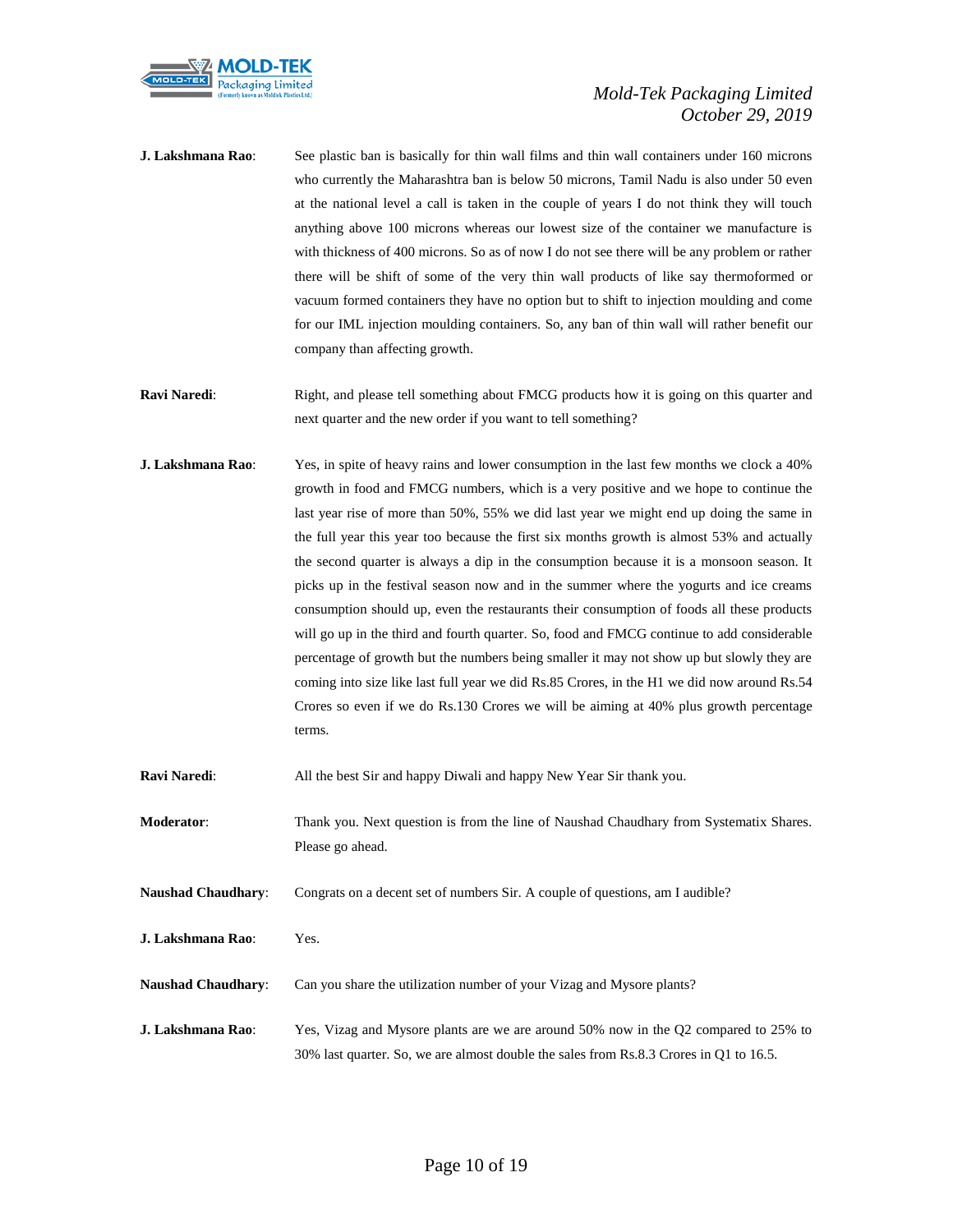

**Naushad Chaudhary**: And if I heard it correctly, you shared these plants could do Rs.34 to Rs.35 EBITDA per kg right. **J. Lakshmana Rao**: Similar to our hedges. **Naushad Chaudhary**: But our paint division typically does around Rs.30 per kg and these plants are dedicated to Asian Paint which is for paints only, so how would they do Rs.34 to Rs.35 per kg sir. **J. Lakshmana Rao:** It is one is volume utilization because we are concentrating and producing a single brand all the time, single product the capacity utilization and losses due to change over time will come down so compared to a mix of variety of paint continuously produced for different clients here in Hyderabad there they will continue to produce only some set of brands for Asian Paints and same olds run. So, the downtimes will be less and productivity will be better. **Naushad Chaudhary**: So even because of the product mix despite serving the paint division this could do Rs.34, Rs.35 per kg EBITDA. **J. Lakshmana Rao**: Yes. **Naushad Chaudhary**: In the last quarter Sir, you mentioned about you have been talking with Zomato and Swiggy, they were looking out for some solutions. So just wanted to have an update? **J. Lakshmana Rao:** We have given them a couple of concepts still examining, they want a very thin wall but when you have very thin wall somebody can even press it and open it, so we have given a couple of options we still closely meet their demands but they are yet to take a call it is a long-term decision and the meanwhile the van has come people were thinking what kind of ban will come, what is meant by first time use, so all this has actually prevented many companies to stand on the wall and not to take a call. Hopefully now that there is a clarity till at least 2022 there would not be any major change in the brand items, there could be a movement in their decisions. **Naushad Chaudhary**: So as of now it is a slow-moving thing we cannot expect it in this or next financial year as well. **J. Lakshmana Rao:** No, no I have not factored anything out of this for the next few quarters. **Naushad Chaudhary**: And anything on the sippers for Pepsi and Coke? **J. Lakshmana Rao**: Yes, that is all so sippers with Pepsi are moving again they were reluctant to take a call till

the ban clarity comes. Now we are again in talks with them. Hopefully next quarter they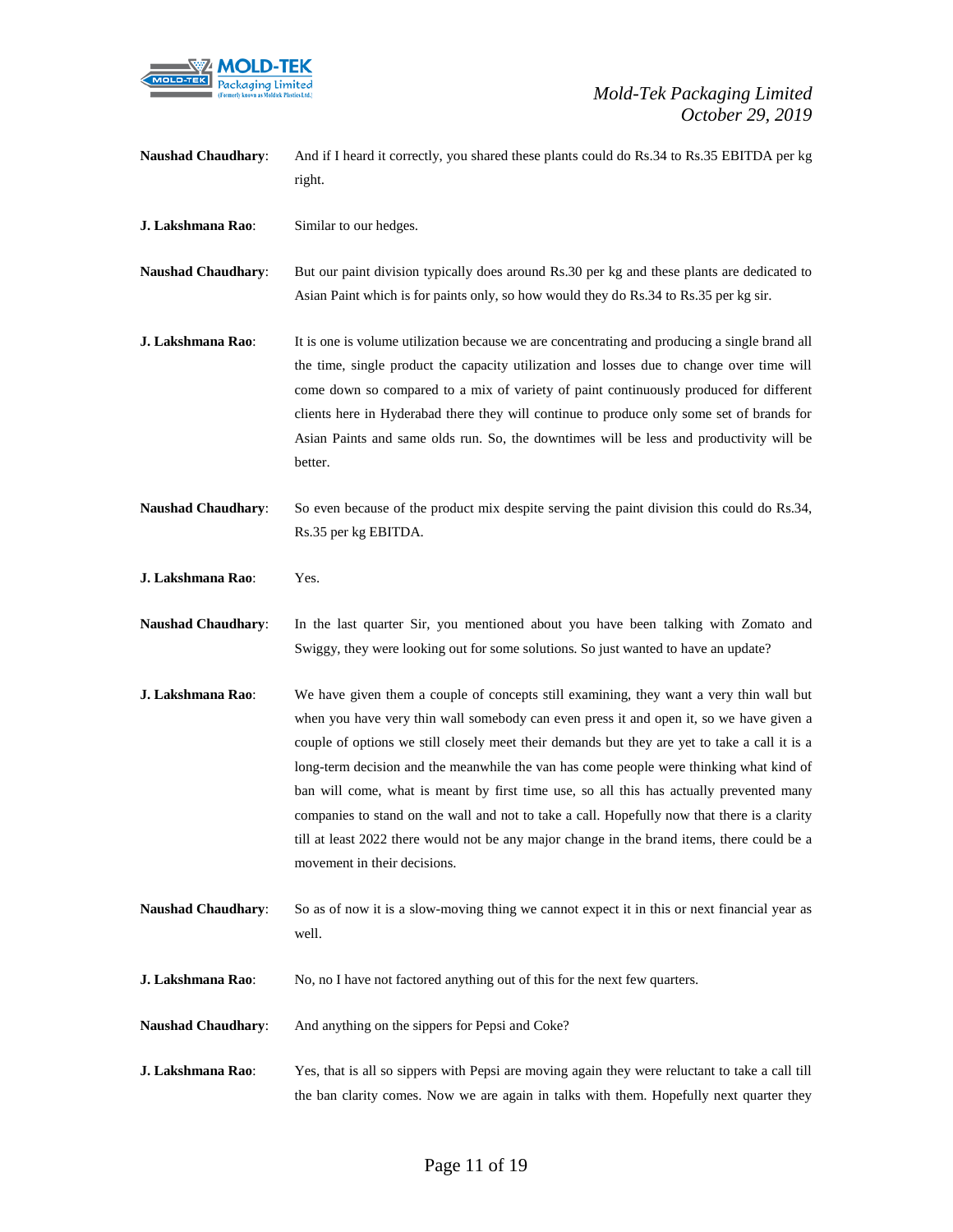

may take a call. It went very close to start off but again when the talk of plastic ban came they wanted to wait and see what would be the outcome. Now again they were getting in touch with them and hopefully in couple of quarters they might come out with their decision.

**Naushad Chaudhary**: Do you expect anything from this in next financial year?

**J. Lakshmana Rao:** Yes certainly, if not this year next year there should be some contributions coming from sippers.

**Naushad Chaudhary**: And what do you think Sir if it is started how big could this be for us in terms of business how much the size could?

**J. Lakshmana Rao:** I can give you kind of volumes what a country like China is consuming, there in my opinion not less than 50 to 60 molds of four cavities are producing sippers continuously, a variety of sippers not necessarily for cold beverages but also for hot beverages and shakes and all other kind of products. Here in our country still it is either in paper or in paper with a plastic coating. So, the volumes of Chinese market in my guess are not less than at least 10 to 15 million pieces a month that means even if you take a price of Rs.10 or Rs.7, Rs.8 you are talking about 120 million that is Rs.12 Crores, say Rs.150 to 200 Crores market if possible.

**Naushad Chaudhary**: Okay. Lastly in terms of revenue share if you can give us the number how much Asian Paint contributed to us in this quarter and…?

**J. Lakshmana Rao**: Yes, Asian Paints has contributed almost… in Q2 because of the sharp increase in the Vizag and Mysore plants, it has almost contributed to 37%, 38% now.

**Naushad Chaudhary**: And what have those other two large customers contributed?

**J. Lakshmana Rao**: Other two large ones are Nerolac and… Castrol continues to be number three, Mondelez sales has come down by around 20%, 25%, so they come somewhere around 5th or 6th.

Naushad Chaudhary: How much was the revenue share from this.

**J. Lakshmana Rao:** From what?

Naushad Chaudhary: From Mondelez.

**J. Lakshmana Rao:** Mondelez is somewhere around 8% to 9% now.

**Naushad Chaudhary**: And Nerolac Sir.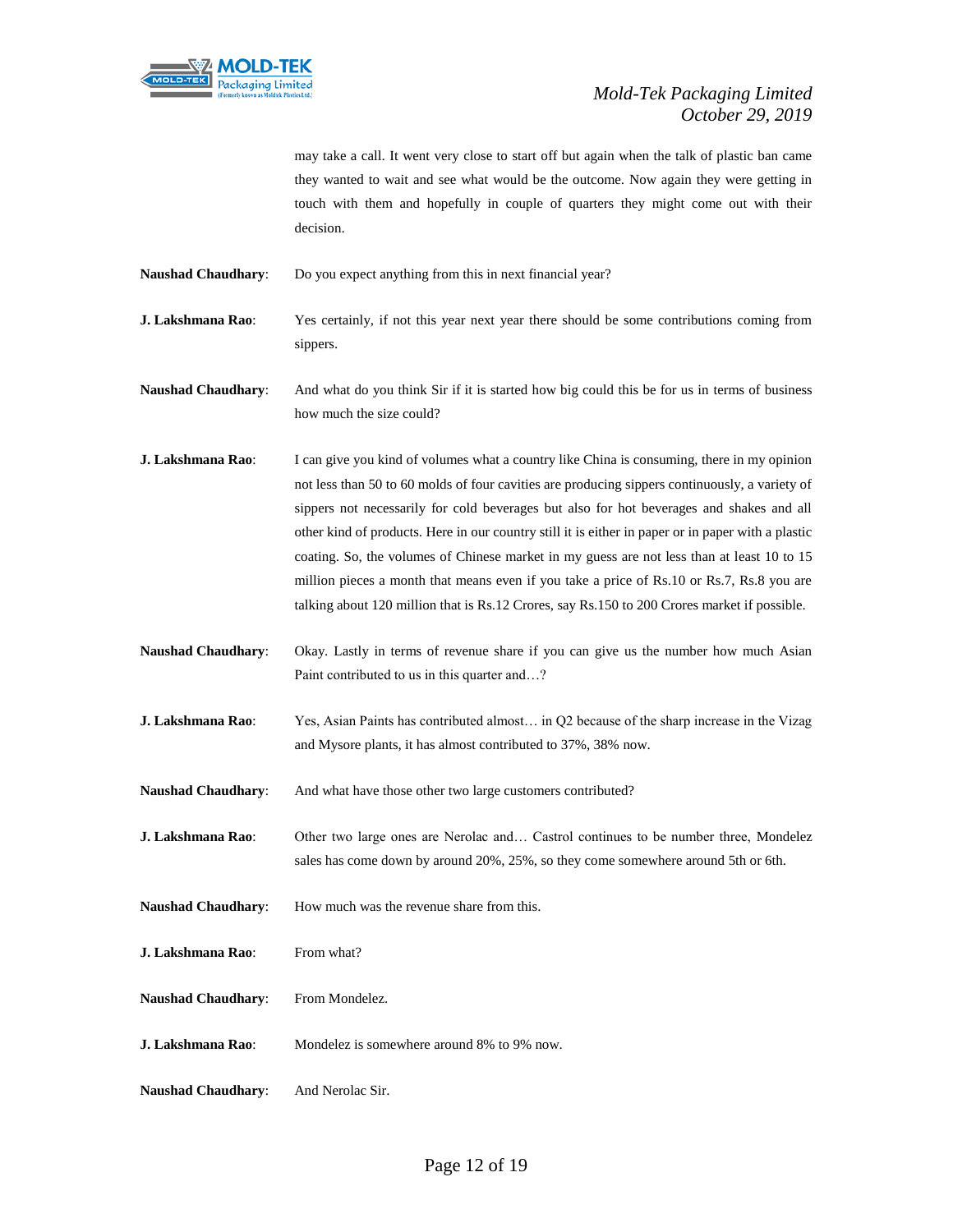

**J. Lakshmana Rao**: Nerolac is close to 12.

**Naushad Chaudhary**: And any view on your lubricant division Sir. It is consistently declining. So, do you think the current quarter number is bottomed out or you still see a decline in this division?

**J. Lakshmana Rao**: No, no, no. I think it has bottomed out because the rains were so prolonged that the movement of goods has come down under consumption of the lube oils has come down. They all expect better numbers starting from at least November. I think in the Q4, there will be a big jump in lube numbers at least a reasonable jump compared to a draft as of now.

**Naushad Chaudhary:** And what give you confidence for this Sir?

**J. Lakshmana Rao:** It is basically see the country cannot go on like this forever and once the rain stops and movement of goods start, it becomes easier to there will be more consumption of lubes and companies will be ready to catch-up with the growth.

**Naushad Chaudhary**: Last one in terms of the customer additions Sir, any significant customer you added in last quarter or are in talk which can be a sizable percent?

- **J. Lakshmana Rao:** We are developing a second product for Hindustan Levers which will be getting into production from January so the first product we launched in last December and this January that means within a year we are getting one more product to start and there are considerable additions in the edible oil sector where we have added three or four big names in the edible oil square packs product. In the ice creams we already have everybody, the top brands are all with us and in the edible oil, we hope to add further more good numbers, and we introduced there are new concept of 10 liter square pack which is used by some nutrients and fertilizers and even Aqua foods and other applications including Vanaspati for oil industry. So that 10 liter could open up new areas of growth in the coming quarters. Another big consumption of this 10 liter would be in the curd segment. So we are finding lot of curd companies or dairies are looking at adopting our 10 liter pack for curds in this next summer so all put together I see the Q4 could be a really a good growth for… will bring in good growth in the food and FMCG.
- **Naushad Chaudhary**: Alright Sir, thank you so much and all the best for the future. Thank you.

**Moderator**: Thank you. Next question is from the line of Vijay Karpe from Bryanston. Please go ahead.

**Vijay Karpe:** Sir what was the IML contribution in terms of volumes this quarter.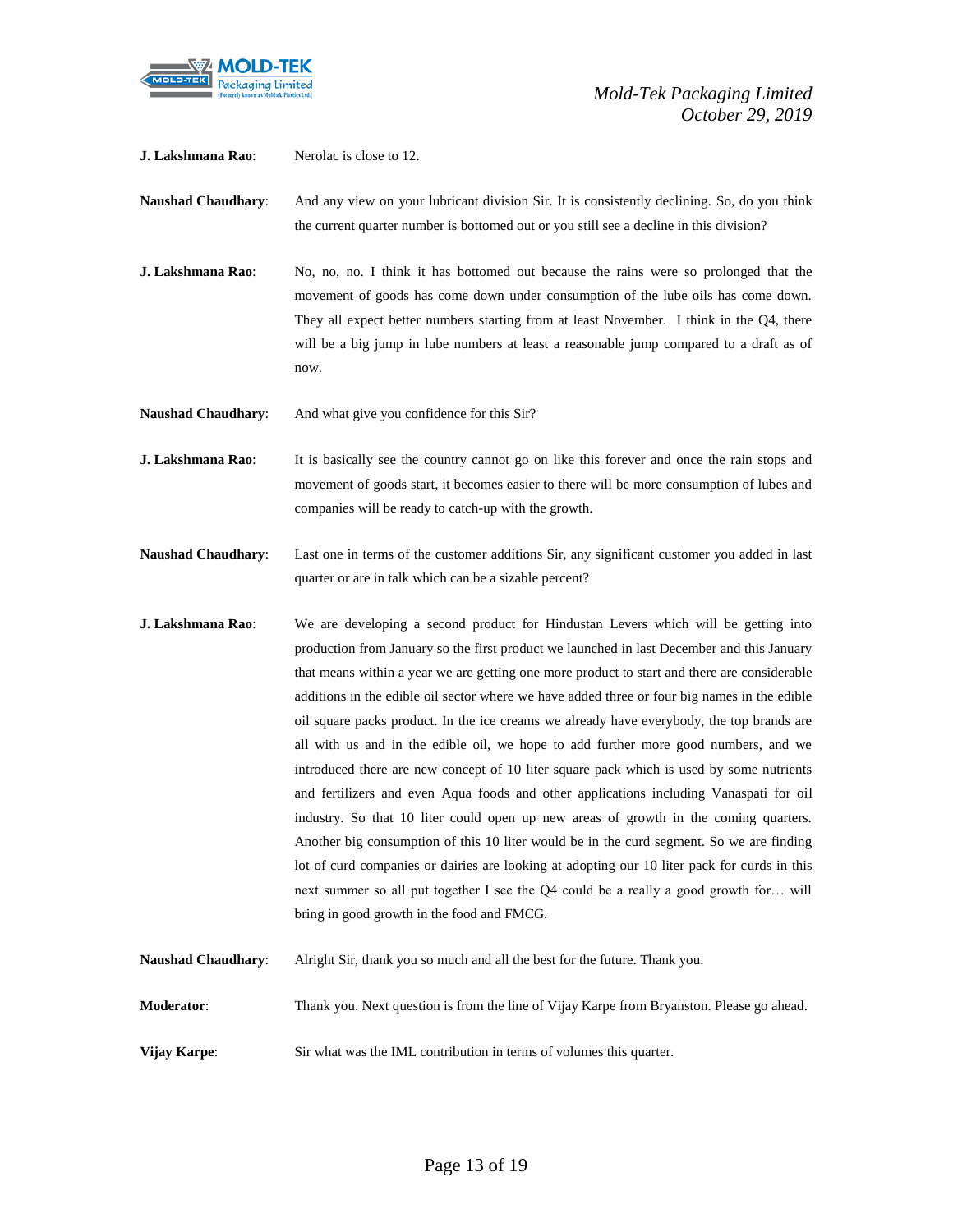

| J. Lakshmana Rao:      | As I mentioned the total IML contribution in volume is 61% as against 53% last year and in<br>terms of value, it is 65.1% as against 58.5% last year.                                                                                                                                                                                                             |
|------------------------|-------------------------------------------------------------------------------------------------------------------------------------------------------------------------------------------------------------------------------------------------------------------------------------------------------------------------------------------------------------------|
| Vijay Karpe:           | What will be the savings arising out of the shifting of machinery from the Tamil Nadu unit<br>per annum.                                                                                                                                                                                                                                                          |
| J. Lakshmana Rao:      | At least to the tune of about Rs.0.8 to Rs.1 Crore per annum, 8 to 10 lakh per month is our<br>benefit because the common entire plant staff will be observed and there will not be any<br>additional staff added in their positions at Mysore so that will be a indirect benefit apart<br>from tariff saving and the lease rentals, power and other consumables. |
| Vijay Karpe:           | Alright and Sir can you just tell me how much does the thin wall and the Q-pack<br>contribution goes in the edible oil segment in terms of volumes and value?                                                                                                                                                                                                     |
| J. Lakshmana Rao:      | Yes, actually Q-pack has grown by almost two and a half times so the growth is highest in<br>that and thin wall has grown by 65% but as I told you M2K that is Cadbury numbers have<br>come down by 26%. So, the overall numbers of growth is around 44.6%.                                                                                                       |
| Vijay Karpe:           | So, I was referring to the just the edible oil segment, for the edible oil how much is only the<br>thin wall make up and how much does Q-packs make up,                                                                                                                                                                                                           |
| J. Lakshmana Rao:      | There is no number for the edible oil only edible oil is Q-packs that is 5, 10 and 15 liters,<br>there is a 17-liter pack also. So, these are all the Q-packs thin wall means the small<br>containers for ice creams, yogurts, cheese and such applications ready to eat foods.                                                                                   |
| <b>Vijay Karpe:</b>    | Alright. Thank you so much. That is all from my side.                                                                                                                                                                                                                                                                                                             |
| <b>Moderator:</b>      | Thank you. Next question is from the line of Shailey Parekh from Prabhudas Lilladher.<br>Please go ahead.                                                                                                                                                                                                                                                         |
| <b>Shailey Parekh:</b> | Very good set of numbers. I know you did call out the volume breakup in across paints,<br>lubes and foods could you just repeat that number for me please, in absolute terms?                                                                                                                                                                                     |
| J. Lakshmana Rao:      | In volume terms?                                                                                                                                                                                                                                                                                                                                                  |
| <b>Shailey Parekh:</b> | Yes, in volume terms.                                                                                                                                                                                                                                                                                                                                             |
| J. Lakshmana Rao:      | Yes, in volume term the paints have contributed 59% and lubes around 22.8% and food and<br>FMCG 17.75% in volume terms. You want in value terms?                                                                                                                                                                                                                  |
| <b>Shailey Parekh:</b> | Yes, very much Sir.                                                                                                                                                                                                                                                                                                                                               |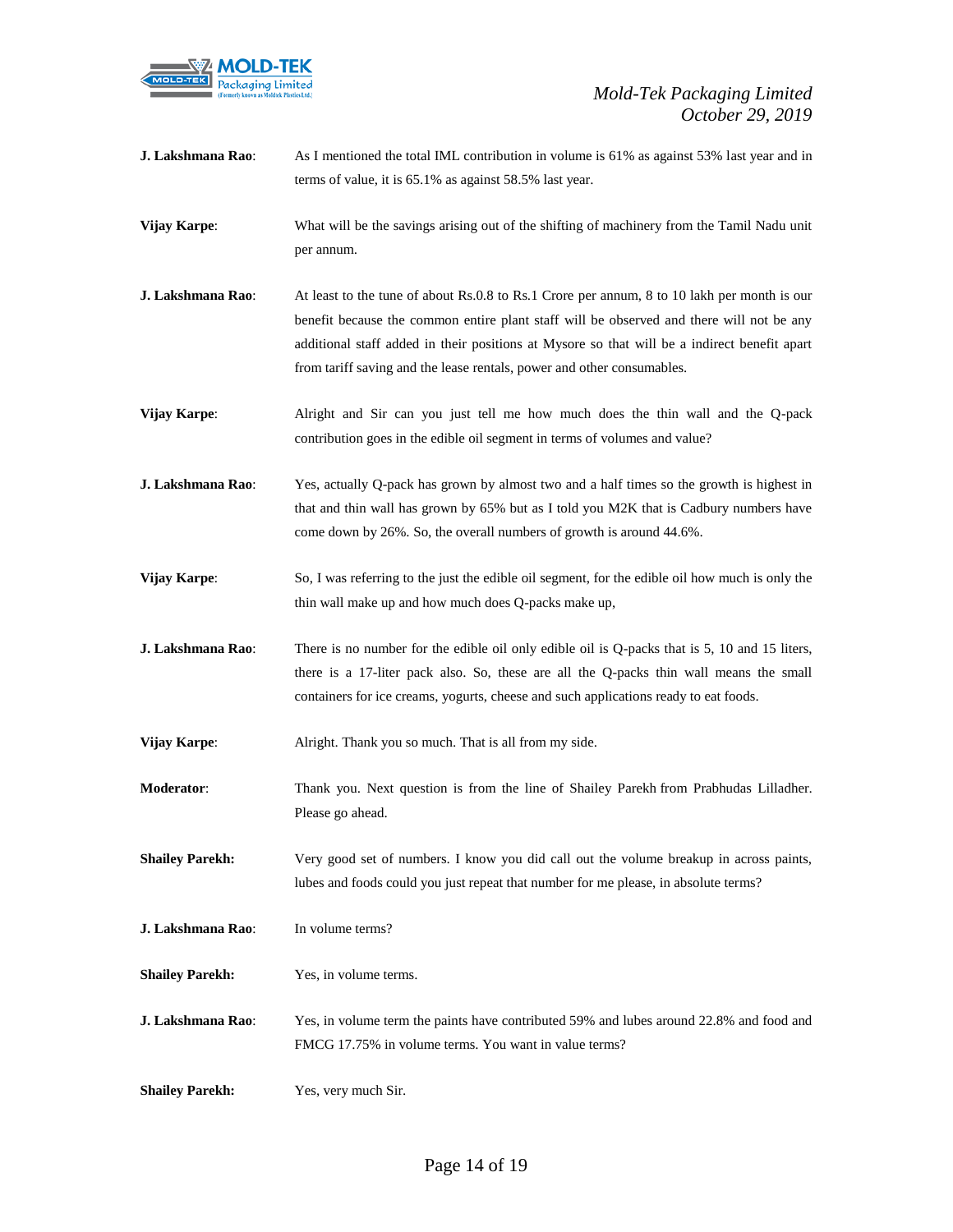

| J. Lakshmana Rao:      | Yes, 56.7% paints, 20.6% lubes, 22.7% food and FMCG.                                                                                                                              |
|------------------------|-----------------------------------------------------------------------------------------------------------------------------------------------------------------------------------|
| <b>Shailey Parekh:</b> | And the total volume you said is 6200 tonnes.                                                                                                                                     |
| J. Lakshmana Rao:      | Yes.                                                                                                                                                                              |
| <b>Shailey Parekh:</b> | That is the exact number Sir.                                                                                                                                                     |
| J. Lakshmana Rao:      | Yes, 6200 is the exact number.                                                                                                                                                    |
| <b>Shailey Parekh:</b> | Great, that is the only question from my end Sir. Thank you so much.                                                                                                              |
| <b>Moderator:</b>      | Thank you. Next question is from the line of Ankit Gor from Systematix Shares. Please go<br>ahead.                                                                                |
| <b>Ankit Gor:</b>      | Sir my question with regards to FNF and that too very focused on a customer addition point<br>of view, the concern which I am addressing is we do not have any bigger customer or |

bigger brand associated with us since the day we started and obviously Mondelez has started very big and considerably dropped since then, for example HUL we did a first program with them and now we have not seen that ramp up in HUL product as well, so I am just trying to understand obviously I am also were very positive on our FNF story but I am just trying to find out the reason where we get the grounds from in terms of customer addition in terms of the big brands associating with us. I am equally aware that summer will come in many regional ice cream brands would definitely come and join us that will give you good growth but I am just trying to understand the visibility perspective from a little longer-term perspective let us say now two, three years down the line, if you give some comfort that will be great that is my first question Sir. Thank you.

**J. Lakshmana Rao:** I agree in M2K that is Cadbury there is a drop in their overall sales which has affected our numbers because somehow the brand is yet to take off but it is still considerable, they are around Rs.25 Crores to Rs.30 Crores turnover we will be able to get from them which was around 36 last year so there is a drop of 15% to 18% in the full year but still the numbers were decent enough. In the case of HUL there is no drop actually HUL numbers have increased and in this year from few Crores a couple of Crores last year, we are doing more than Rs.10, 12 Crores this year and with the new product that is being added probably next year we will be doing around Rs.18 to 20 Crores per annum and another big addition of brand is Hatsun, Hatsun is Arun brand of ice creams, after ice creams they are into dairy products like curds and yogurts that is really picking up. Hatsun numbers are going to be very considerable in the next financial year this year it was… around Rs.5 to 6 Crores last year that is the year ending March, but this year we are anticipating anywhere around Rs.12 to 15 Crores turnover coming from them. Hatsun and HUL will be to growth stars in the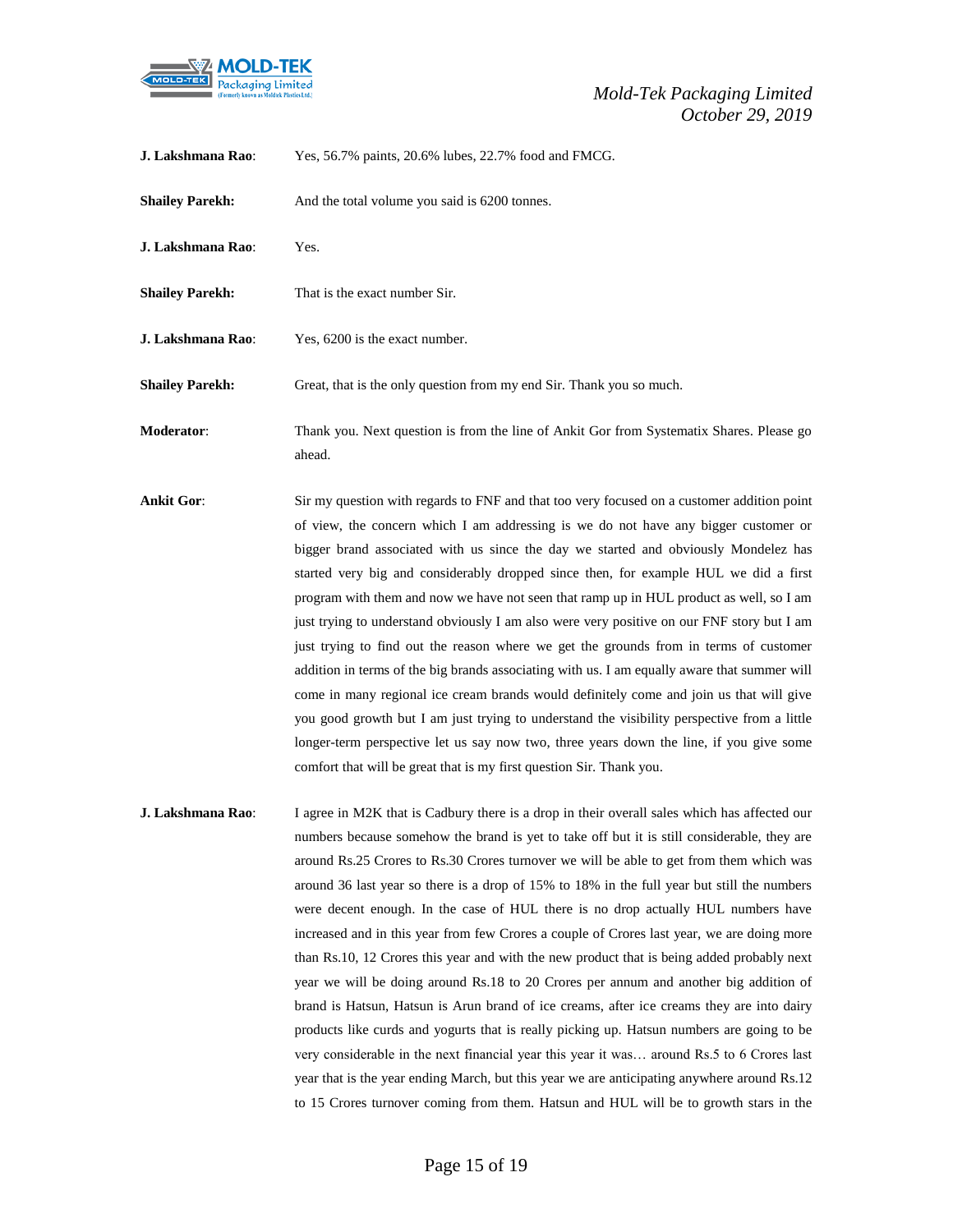

next season and we are also in touch with Nestle, Dabur and ITC foods. Various projects that have been taken up for again put on hold couple of things I do not want to repeat the same things but that is the truth GSKs product is held up because of the Hindustan Levers takeover, so all the major decisions have kept on the hold. There is some movement in Proctor and Gamble's proposals. Hopefully something might materialize now. Now coming into Nestle they were also very keen but they were waiting for the thickness factor because their consumption is mainly for yogurts and milk products where they are currently using vacuum formed containers so had there been a ban on this one time use they would have completely shifted to IML but now that there is some more time given probably their decisions also may be delayed. So, coming to the edible oil Emami is a big brand which we already started Halder is a good brand in West Bengal, Goyal and another addition was there I forgot the name at Rajasthan. So, in every state we are able to break the ice with the I would say second brand edible oil companies the big companies like Adani's and all they created huge blow molded container manufacturing at their own plants so for them the cost differential looks very high, so that is why they are not taking a call but once the market demands they will also slowly adapt is my guess. For example, Adani Wilmar is now looking at our 10-liter pack for their Vanaspati they said soon after Diwali they will start art work and introduce our trail. Because their dealers are demanding why your products are not there in square pack because our pack has such a tamper evidence that the product buyers will be completely sure of the contents and safety of the product they are buying. So, on that ground people have to adapt to superior pack like our edible oil pack and I hope it will happen in the coming quarters.

**Ankit Gor**: So, do you foresee that probably two years down the line the pan India brand would contribute around 70%, 80% of our revenue FNF revenue.

- **J. Lakshmana Rao:** 70%, 80% no, I do not think it will be able to do that now currently it was last year around Rs.18 to 19 Crores I guess and this year we are anticipating it to go to Rs.50 Crores that we had almost 11% of our sales. So, from 50 probably next year we can aim at Rs.75 to 80 Crores and maybe Rs.200 Crores in next four, five years so it might still be below 20% of our overall volumes.
- **Ankit Gor**: And just my next question with regards to our paint revenue ex-Asian Paints new plants. So how do you see this quarter panning out obviously you pointed out rightly…?
- **J. Lakshmana Rao:** If you ask me the numbers if you remove the Asian Paints numbers, the paint industry's numbers were just 28.55% and 28.55% so last year and this year our Asian Paints new plants only have added to the growth in the Q2 it was zero growth otherwise.
- **Ankit Gor:** And as we are speaking also there is no major growth coming in?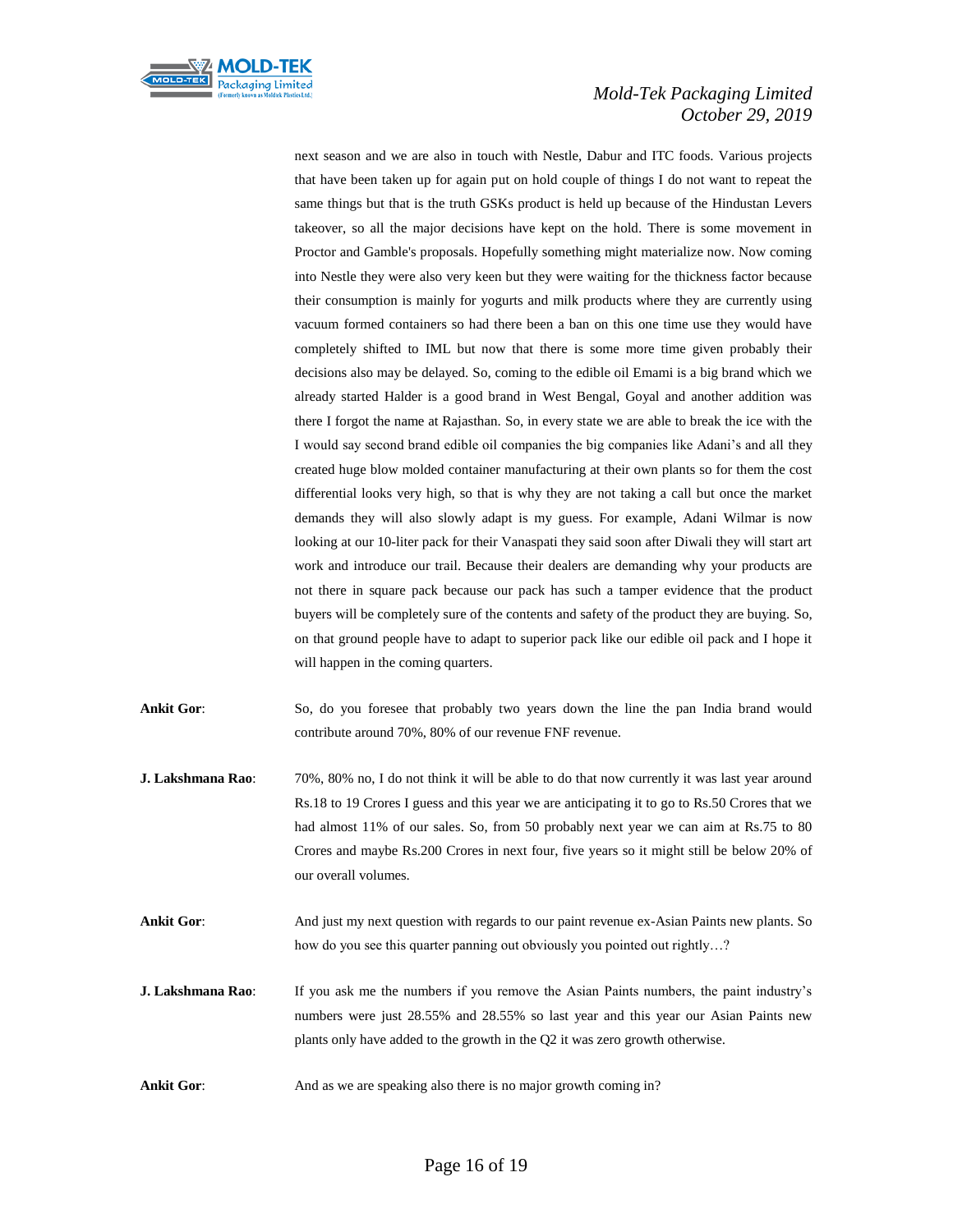

**J. Lakshmana Rao**: Yes, even Asian Paints old plants like Hyderabad and Satara where we supply the growth is almost nil the numbers have grown up only due to Mysore and Vizag.

**Ankit Gor:** And do you foresee that the 4Q should breakup should be visible, any visibility from them for 4Q?

**J. Lakshmana Rao:** We are now talking about better numbers in November and December and starting from there they hope there will be good pickup in the demand basically one is weather improvement, second is with his trains the harvest is expected to be better and the rural demand for paints will pickup from January so they are expecting a good summer.

**Ankit Gor:** And Sir my second last question with regards to inventory would we have any idea about inventory at Castrol or our major lubes guys where we would see the inventories kind of a next to 10, 15 days and they will start buying more from us probably that gets to us.

- **J. Lakshmana Rao:** Actually, the point in September and October which is supposed to be Diwali season, the numbers have not really picked up basically because they see the inventory is not moving so in September, October the numbers have rather come down which is never the case before Diwali. So that way there is a... I will still say subdued demand for these their products both paint and lubes but they all as a positive starting from November the number should pickup. Rains have been a major factor in slowdown of both these products.
- **Ankit Gor:** We have been seeing now in lubes degrowth since last five, six quarters now correct me if I am wrong Sir. So just to correct are we losing market share to and even in the lube side or how things are panning out Sir there because it is not just one quarter phenomena which is what we are talking about this 2Q but it has been four, five quarters we are seeing decline in lubes now.
- **J. Lakshmana Rao**: No, if you notice the last full year it is a growth of 12%, only in these two quarters, the Q1 we had a -6% and now this Q2 we had -22% it is mainly because of the consumption deduction and better lubes are coming in the place of old lubes where the mileage is high and you know the automobile sales have dropped considerably including truck sales and there is a new addition of the product called Adblue which is coming in as a must product for all generators with diesel engines so that might take up a build up growth in the lube industry in the coming quarters. So, we are in the forefront we are developing containers suitable for that product which require much higher tighter leak resistance. So that product will be in the market from December, so hopefully as I said Q4 onwards lubes might show positive trends.

**Ankit Gor:** My last question with regards to plastic ban, is it the shrink films which we have on HTL containers those are all how many microns, what standards we have on micron front?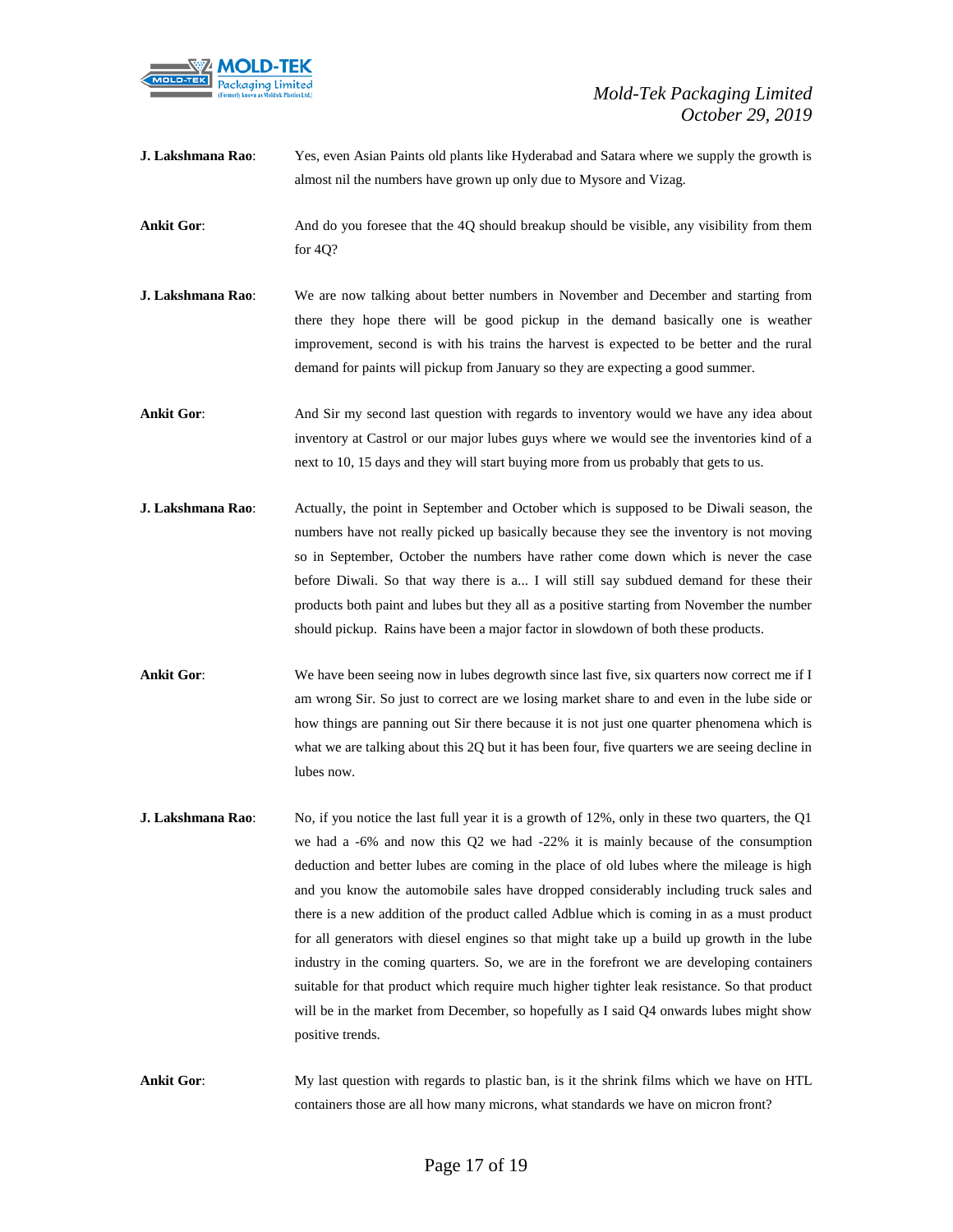

**J. Lakshmana Rao**: You have that which HTL comes with an 18-micron PET film and shrink film comes with around 40 to 50-micron PET film… PE film.

**Ankit Gor:** Sir I am talking about HTL in that sense.

- **J. Lakshmana Rao**: HTL is a most going to get affected by the ban of below 50-micron film if it really comes into place and that can open up more players opt IML because they have no other option because HTL also looks good as a decoration they cannot go back to screen-printing or DOP. So, they have to move to IML and if ban has been effective this year, there could have been a very big opportunity for all IML producers like Mold-Tek but with the ban being deferred or postponed probably HTL will continue for next few more years.
- Ankit Gor: And sir what could be our turnover from HTL in FY2019 Sir.
- **J. Lakshmana Rao**: Yes, HTL also is handsomely contributing also for 65% of IML or labeled containers probably around 20%, 25% is coming from HTL because Asian Paints they have partly shifted their volumes into HTL, their numbers being very high so it is considerably growing in the last couple of years.
- **Ankit Gor**: And there is no major EBITDA per kg difference between HTL and IML right?
- **J. Lakshmana Rao:** No that is why we combined them together.
- **Ankit Gor**: Thank you very much Sir. All the best.
- **Moderator**: Thank you. Next question is from the line of Forum Makim from Equentis Wealth Advisors. Please go ahead.
- **Forum Makim:** I just wanted to understand how did we arrive at the 34.21 EBITDA per kg for the quarter?
- **J. Lakshmana Rao**: Yes, total EBITDA was Rs.21.2 Crores and sales in tonne 6200 tonnes, so it comes to 34.21.
- **Forum Makim:** And for the half year?
- **J. Lakshmana Rao:** Half year it is 33.93.
- Forum Makim: And sir our guidance of 34 to 34.5 of EBITDA per kg still remains?
- **J. Lakshmana Rao**: Yes, we are still hope 34 to 34.5 is still possible if things improve in the third and fourth quarter or at least it will become 34.